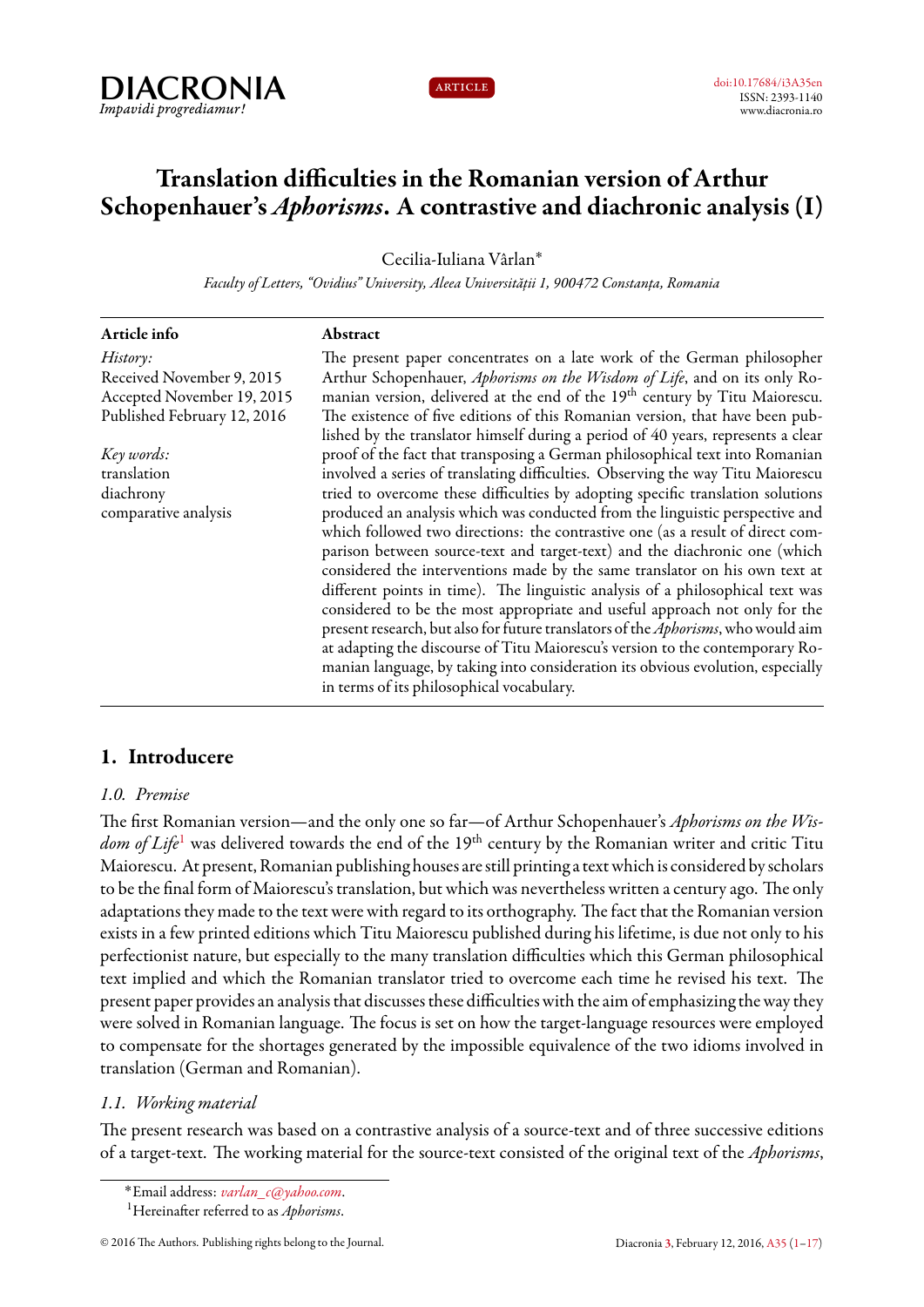written in German language, and included in an edition of complete works of Arthur Schopenhauer, delivered by Julius Frauenstädt([Frauenstädt,](#page-15-1) [1891](#page-15-1), p. 331–530), the personal editor and literary executor of the German philosopher. This text has been corroborated with an academic edition issued by German National Library, which—according to the imprint—reproduced the original text as it has been authorised by the author himself([Haack & Haack,](#page-15-2) [2013\)](#page-15-2). For the target-texts, the analysis was based—as previously mentioned—on three successive editions of the *Aphorisms* translated into Romanian, all made by Titu Maiorescu, as well as on modern re-prints which benefited from academic editing and annotations ([Schopenhauer](#page-16-0), [1872](#page-16-0), [1876–1877](#page-16-1), [1890](#page-16-2), [1969](#page-16-3), [1997](#page-16-4)).

#### *1.2. Working method*

The present research has a dual character determined by the coalescence of two kinds of investigation: the contrastive analysis of two texts, original and translation, on one hand, and the study of the different printed editions of the Romanian translation, delivered by the same translator at different moments in time, on the other hand. Consequently, the main working methods for analysing the Romanian translation of the *Aphorisms* are description and contrastive-typological analysis, in accordance with the two directions the present research followed. Starting from the original text, the existent printed editions of the Romanian translation have been investigated from the point of view of methods and strategies the translator employed in order to achieve an adequate target-text. More exactly, similarities and differences between various translation options have been examined, and then translation methods and strategies have been identified and verified in terms of their validity and applicability. Thus, the degree in which the respective translation reached its goal, i.e. its success in transferring into the target-text the meanings and the logical and emotional structures from the source-text was determined. The result was a contrastive and diachronic analysis conducted on a text which has been modified by its author in various moments over a certain period of time. In some places where the message of the source-text seemed distorted by transferring it into the target-text, new translation solutions were suggested, based on the fact that Romanian language evolved considerably from the time the translation was made, especially as far as its philosophical terminology is concerned.

The contrastive and diachronic analysis was set on the level of macro-text [\(Ungureanu](#page-16-5), [2011](#page-16-5)) and it implied the examining of lexical, syntactic, stylistic, and pragmatic structures of each sentence within a chosen text excerpt. The goal was to notice how semantic and stylistic mechanisms functioned on the respective level within the source-text and if they had been adequately transferred into the target-text. The text passage chosen for this kind of analysis is the first chapter of the *Aphorisms*, called *Introduction*. Here, Arthur Schopenhauer defined the object of study and the method of his philosophical investigation, by setting a limit between them and his previous interests in the field.

## **2. The cultural context of Schopenhauer's** *Aphorisms* **translated into Romanian**

The exegetes of Arthur Schopenhauer's work described the two volumes of *Parerga und Paralipomena*[2](#page-1-0) , in which the *Aphorisms* are integrated, as a "collection of fragments, sketches and essays, some of which only having an indirect relation to his philosophy" [\(Ribot,](#page-16-6) [1993](#page-16-6), p. 13). The author himself considered them as mere "stray yet systematically arranged thoughts" (*apud* [Safranski,](#page-16-7) [1998,](#page-16-7) p. 348). Ironically, those 'thoughts' were exactly what promoted Arthur Schopenhauer as a personality of the philosophical world of his time, while his main work, *The World as Will and Representation*, published in Leipzig, in 1819, was ignored, even if the German philosopher had exposed there his entire philosophical system. The second volume of this *opus magnum*, published in 1844, along all his other works, are only considered explanatory extensions of the philosophical doctrine presented in that fist volume([Ribot](#page-16-6), [1993](#page-16-6), p. 13).

As already mentioned, Schopenhauer's fame as a universally renowned philosopher came towards the end of his life, and only after having published the two volumes of *Parerga und Paralipomena*. Considered

<span id="page-1-0"></span><sup>&</sup>lt;sup>2</sup>The two-volume book *Parerga und Paralipomena* was first published in 1851 in Berlin.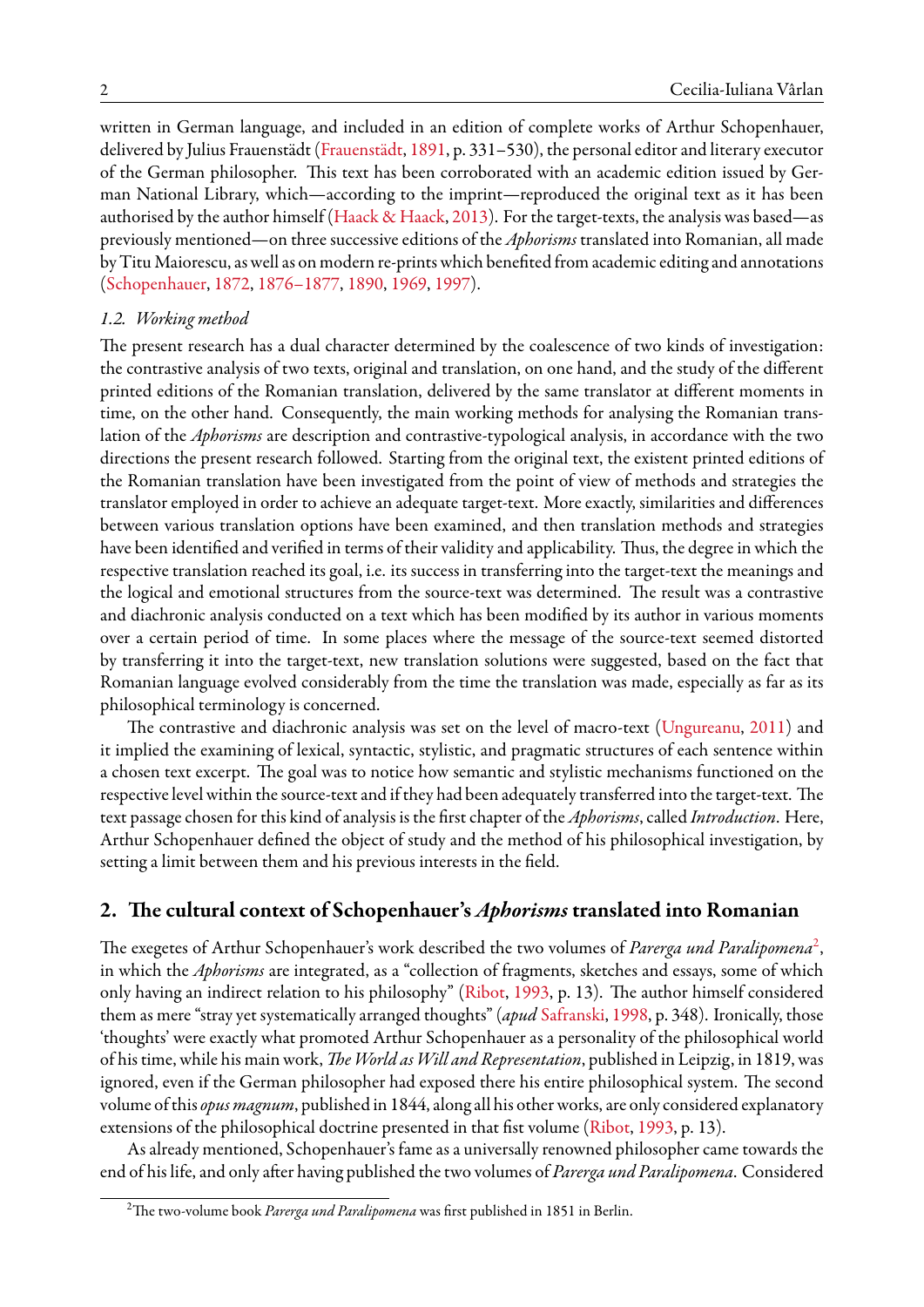as a genuine "philosophy for society"([Schopenhauer](#page-16-8), [1978,](#page-16-8) p. 244; *apud* [Safranski,](#page-16-7) [1998,](#page-16-7) p. 348), this work unquestionably resonated with his readers. Included in the second volume of this work, the *Aphor*isms were precisely those which became rapidly famous. Their success, as researched by the Schopenahuer's exegetes, was considered to derive from the wise attitude the German philosopher adopted and on his 'relative' abdication from the fundamental pessimism of his doctrine, as it had been asserted in all his previous works and especially in his main piece of writing. Arthur Schopenhauer's abdication from pessimism was only 'relative', as said, because he did not suddenly started to have faith in a 'heaven' watching over us or in the ability of people, no matter how intelligent, to master their own lives. In fact, the *Aphorisms* merely exhibit a higher degree of acceptance of life and of its limits—an idea of Buddhist origin. This change in Schopenhauer's attitude was determined by his entire life experience and by his willing to share it while offering his readers some advice for reaching a mental and spiritual comfort as close to the concept of 'happiness' as possible. The ethos within the pages of the Aphorisms could be summarized—a little farfetched, of course, but extremely suggestive—by the oxymoronic piece of advice: "You have no chance, but use it!"([Safranski,](#page-16-7) [1998,](#page-16-7) p. 353).

Schopenhauer's *Aphorisms* are not written in an aphoristic style; instead, the German philosopher offered here a regular treatise of eudemonology, a concept explained by the author himself in the first lines of his text:

In these pages I shall speak of *The Wisdom of Life* in the common meaning of the term, as the art, namely, of ordering our lives so as to obtain the greatest possible amount of pleasure and success; an art the theory of which may be called 'Eudæmonology', for it teaches us how to lead a happy existence.([Schopenhauer](#page-16-9), [1891](#page-16-9), 1).

According to A. Schopenhauer, eudemonic happiness, as apposed to the hedonistic one, is obtained not from pleasures and delights, but from a prudent and even pessimistic attitude towards life, thus avoiding its inherent disappointments. Arthur Schopenhauer defended this assumption by writing his *Aphorisms* in the form of a small treatise with six chapters, in which various aspects of human life are discussed. Although short and apodictic assertions are present within the text<sup>[3](#page-2-0)</sup>, the style of the Aphorisms is characterized by complex and elaborated sentences indicating a philosopher with a vocation of a writer.

Towards the end of the 19th century, Titu Maiorescu decided to introduce Arthur Schopenhauer to Romanian readers by translating his most successful work, *Aphorismen zur Lebensweisheit* [Aphorisms on the Wisdom of life]. Maiorescu's constant interest for philosophy, which already became visible from his times as a student in Vienna, descended on a continuous interest among the intellectuals in Romanian Principalities for such matters. Various concerns with philosophy, especially with translations from philosophical texts, are detected as early as in the times of the cultural movement *Şcoala Ardeleană*, whose prominent members contributed to the national awakening of the Romanian people at the end of the 18th century. Their scientific writings on history, linguistics, and theology were completed by translations from Western European philosophical texts (Including German texts), most of them being mere handbooks of philosophy or works of popular science that included practical advice for improving people's everyday life. A more general interest of Romanian intellectuals in Transylvania manifested in the same direction may be derived from the fact that a philosophical society (*Societatea filosofească a neamului rumânesc în mare principatul Ardealului*) was founded here in 1795. Its initiators established connections with scholars living across the Carpathians (in Wallachia and Moldavia) acknowledging the necessity for cooperation and possibly a future unity of the whole nation [\(Blaga,](#page-15-3) [1996,](#page-15-3) p. 207–210).

<span id="page-2-0"></span><sup>3</sup>Here are just a few excerpts from [Haack & Haack](#page-15-2) [\(2013\)](#page-15-2): Ein guter, gemäßigter, sanfter Charakter kann unter dürftigen Umständen zufrieden seyn; während ein begehrlicher, neidischer und böser es bei allem Reichthum nicht ist. (p. 16); Schönheit ist ein offener Empfehlungsbrief, der die Herzen zum Voraus für uns gewinnt. (p. 26); Denn je mehr Einer an sich selbst hat, desto weniger bedarf er von außen und desto weniger auch können die Uebrigen ihm seyn. (p. 28); Was Einer dem Andern seyn kann, hat seine sehr engen Gränzen: am Ende bleibt doch Jeder allein, und da kommt es darauf an, wer jetzt allein sei. (p. 30).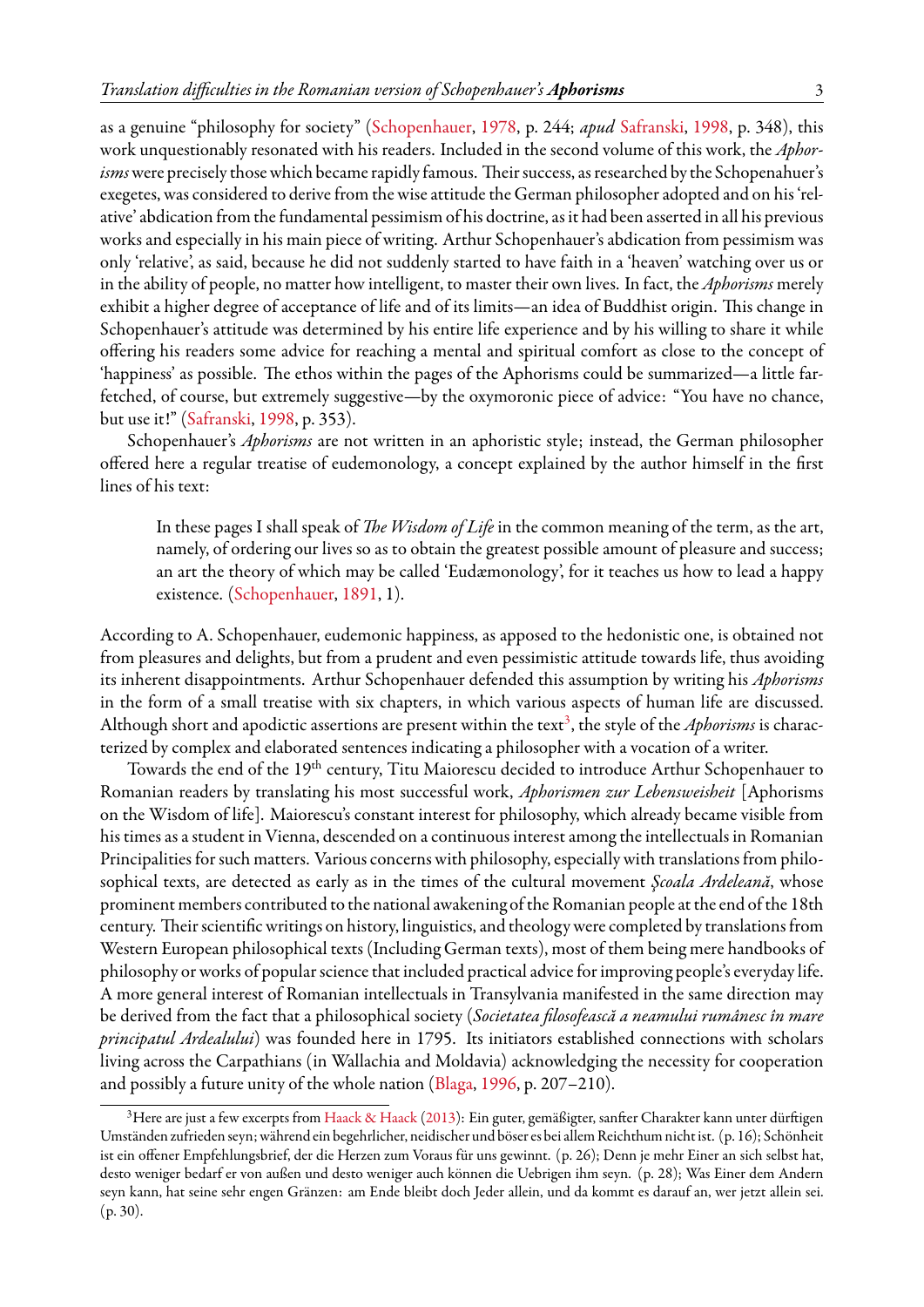Translations from German philosophical texts were also made in 1830–1860, a period of time immediately prior to the cultural movement of *Junimea*. Though they were relatively few in number, these translations have been extremely important in terms of building and establishing the modern philosophical terminology in Romanian language. A remarkable role in this respect was played by German philosophical handbooks whose Romanian versions have been published by A. T. Laurian, S. Bărnuţiu, T. Cipariu, and Ghenadie Ienăceanu.

Returning to Titu Maiorescu, it is worth mentioning that as a student in Berlin (1858–1859) he started reading Arthur Schopenhauer with the overt intention to deeply comprehend Immanuel Kant, who was the centre of all German philosophy interest of the time $\rm ^4.$  $\rm ^4.$  $\rm ^4.$  He was also reading Spinoza, Voltaire, and Feuerbach, and obtained his doctoral degree in Giessen, after defending his work on Herbart's philosophy.

It seemed thatArthur Schopenhauer drewMaiorescu's particular attention, since in 1870 he published an adapted translation from his *On Philosophy at the Universities*, and then a fragment of *Parerga and Paralipomena*, under the title *Aforisme asupra înţelepciunii de viaţă* [Aphorisms on the Wisdom of Life], which were published in "Convorbiri literare", the monthly literary magazine of the *Junimea* society, no later than two decades after their emergence on the German cultural stage. The Romanian readers had thus the opportunity of getting acquainted with Arthur Schopenhauer's writings almost at the same time as German and universal public. In addition, the great German philosopher was increasingly becoming interesting among Romanian readers because of his influence on Mihai Eminescu's work, which Maiorescu promoted in the same period of time in the magazine of *Junimea*.

The Romanian translation of the Aphorisms was published in "Convorbiri literare" in Iaşi, from April 1876 through March 1877. Professor Liviu Rusu stated that the *Aphorisms* have been published between 1872 and 1877 [\(Rusu](#page-16-10), [1969,](#page-16-10) p. XIV), which is not untrue. Indeed, on November 1, 1872 Titu Maiorescu began publishing his translation in volume VI, issue 8 of the previously mentioned literary magazine, but for unknown reasons he did not continue it in the next issues. The translation was resumed no sooner than 1876 in the same publication and the readers were this time offered a complete version. The fragment which had been previously published in 1872 (and which consisted in *Introduction* and *Chapter I*) was reproduced in 1876 with only minor formal changes that were due to the instability of the Romanian orthography of that time. For further details in this respect, see [Bârlea](#page-15-4) [\(2013](#page-15-4), p. 9–32). Thus, the translation published in 1872 exhibited word variants such as: "aci", "espunerea", "adecă", etc., which in the 1876 version became "aici", "expunerea", "adică", etc. From the lexical point of view, there are extremely few changes, one of them being the replacement of an adjective ("presente") with an adjectival phrase ("de față").

In 1890, T. Maiorescu revised his own translation and published it in a volume, at a publishing house (Editura Librăriei Socec) in Bucharest. The next editions of the translation were published at the same publishing house in 1891, 1902, and 1912([Filimon-Stoicescu](#page-15-5), [1969,](#page-15-5) p. XLIII).The 1890 revision implied bestowing greater attention to stylistic particularities of Romanian language, which he initially neglected in favour of fidelity to the German text, as the translator himself admitted in the preface of his published volume([Maiorescu,](#page-16-11) [1890,](#page-16-11) p. VIII–IX). It seems though that the real reason for this thorough revision was a remark made by Romanian writer Al. Odobescu who addressed the poor quality of the translation ([Vârgolici,](#page-16-12) [1997](#page-16-12)). In the next year (1891), almost immediately after the first publication in a volume, T. Maiorescu issued another revised edition of his translation. The 1891 revision was followed by another one in 1902, which was considered by scholars to be a definitive text which the translator re-published without changes in 1912([Filimon-Stoicescu,](#page-15-5) [1969,](#page-15-5) p. XLIV).

<span id="page-3-0"></span><sup>4</sup>Titu Maiorescu will later translate from Immanuel Kant as well, for his students at the University in Bucharest who attended his lectures on History of philosophy in the 19<sup>th</sup> century, between 1884 and 1907 (cf. [Maiorescu](#page-16-13), [1980,](#page-16-13) p. 7).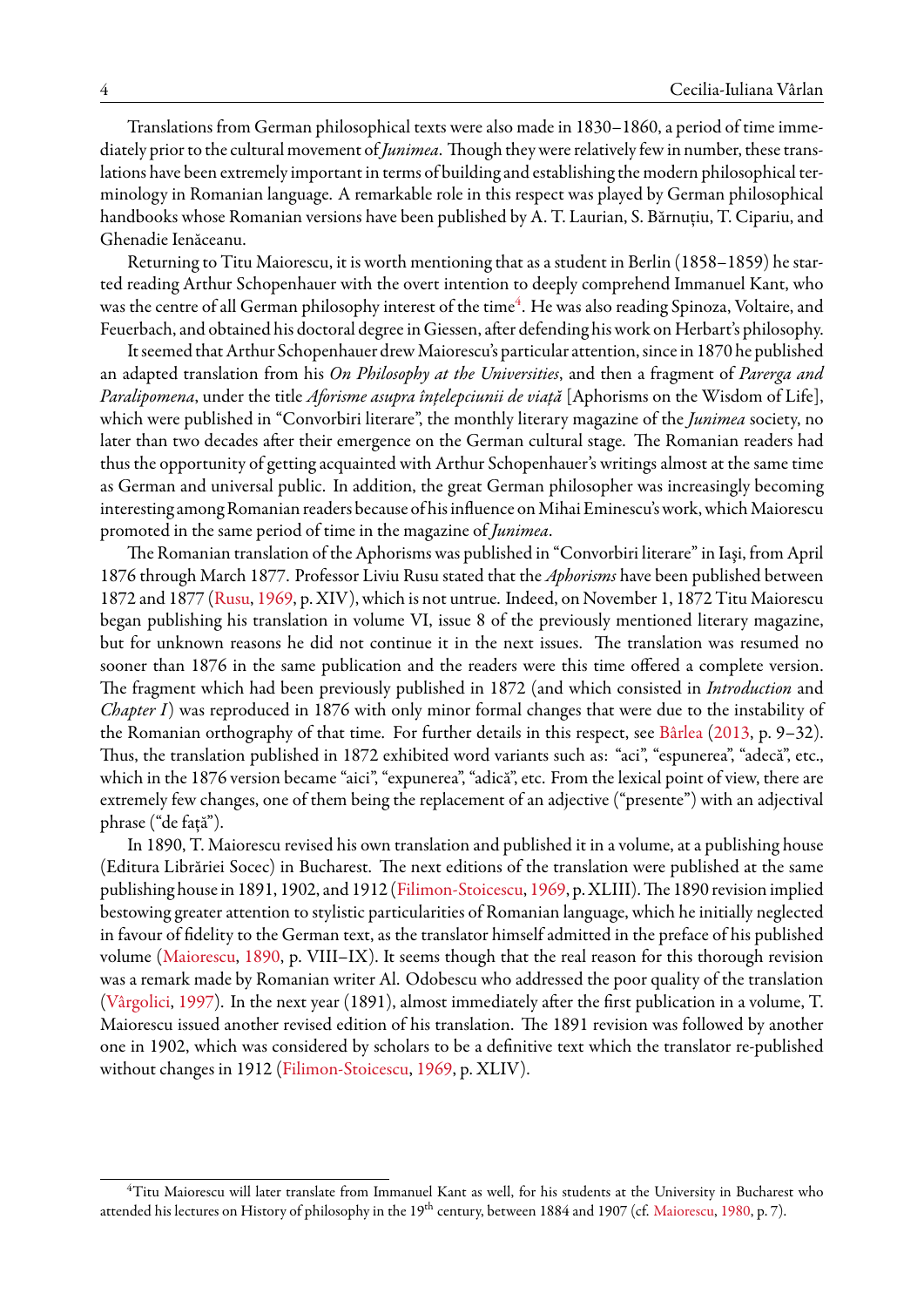#### **3. A contrastive-diachronic analysis of the Romanian version of** *Aphorisms*

#### *3.1. Some specifications about the various editions of the Romanian translation of Aphorisms*

It is worth mentioning that according to the particularity of the topic, and since our research bears a double aspect, two approaches have permanently merged: the synchronic one (by confronting a source-text with its translation) and the diachronic one (by confronting various editions of translation, published by the same translator at different moments in time).

As mentioned above (Sec. 1.2), one of the two aspects of the present research was the diachronic investigation of the translated text and involved taking into consideration the various editions of the translation, as follows: the two editions that were published in "Convorbiri literare", i.e. those of [1872](#page-16-0) and of [1876–1877](#page-16-1), which were assimilated to one another since they are almost identical, and two of the subsequent editions, i.e. that of [1890](#page-16-2) (the first one which was published in a volume) and that of [1912](#page-16-14) (which was the last edition published during the author's life, and which is considered to be a definitive text). In other words, our discussion revolved around three editions of the Romanian translation, which were synthetically noted by partially using the year of publication:

- A[72/76](#page-16-0) : *Aforisme pentru înțelepciunea în viață*
	- [A](#page-16-2)<sup>90</sup> : *Aforisme asupra înțelepciunii în viață*
	- [A](#page-16-14)<sup>12</sup> : *Aforisme asupra înțelepciunii în viață*

The differences resulted from comparing the above-mentioned editions drew attention to semantic ambiguities that the source-text revealed, while their analysis helped us in determining the various translation options which Romanian translator had to deal with at the end of the 19<sup>th</sup> century, a period of time when the modern Romanian language underwent a series of intense changes. We were thus able to induce the translator's reasoning while selecting one of the possible options and how these selections influenced the comprehension of the respective philosophical text by Romanian readers.

Arthur Schopenhauer's original work consisted of an *Introduction* (*Einleitung*),followed by six chapters: Chapter I – *Division of the Subject* (*Kapitel I – Grundeinteilung*), Chapter II – *Personality, orWhat a Man Is* (*Kapitel II – Von dem, was einer ist*), Chapter III – *Property, or What a Man Has* (*Kapitel III – Von dem,was einer hat*), Chapter IV – *Position, or a Man's Place in the Estimation of Others* (*Kapitel IV – Von dem, was einer vorstellt*), Chapter V – *Exhortations and Precepts* (*Kapitel V – Paränesen und Maximen*) and Chapter VI –*On the Differences Between Ages*(*Kapitel VI – Vom Unterschiede der Lebensalter*) [\\*](#page-4-0) . With a few orthographic exceptions, the translation of these chapter titles into Romanian remained unchanged in all editions published by Titu Maiorescu, which proves that no semantic ambiguities existed with regard to them. Therefore, we did not insist on that aspect, but we proceed to discussing the translation of the work title.

#### *3.2. Discussing a title*

In 1872, when the first edition of the translation of Schopenhauer's *Aphorisms* was published in "Convorbiri literare", Titu Maiorescu decided that the equivalent of the original German title, *Aphorismen zur Lebensweisheit*, was "Aforisme pentru înțelepciunea în viață". He also kept the same title when the translation was resumed in 1876. Later, in 1890, he slightly changed the title by using another preposition: "Aforisme asupra înțelepciunii în viață". The latter version remains as yet definitive (including in the 1912 edition).

When comparing the two editions—on the one hand  $A_{72/76}$  $A_{72/76}$  $A_{72/76}$ , on the other,  $A_{90}$  $A_{90}$  and  $A_{12}$ —one can easily notice that the transposition into Romanian language of the original German title raised a series of syntactic, semantic, and pragmatic questions that we shall further discuss.

<span id="page-4-0"></span>All English counterparts of the chapter titles are taken from [Schopenhauer](#page-16-9), [1891.](#page-16-9) Exceptions were made for chapters V and VI, where the translation is ours, since the English version did not cover the respective chapters.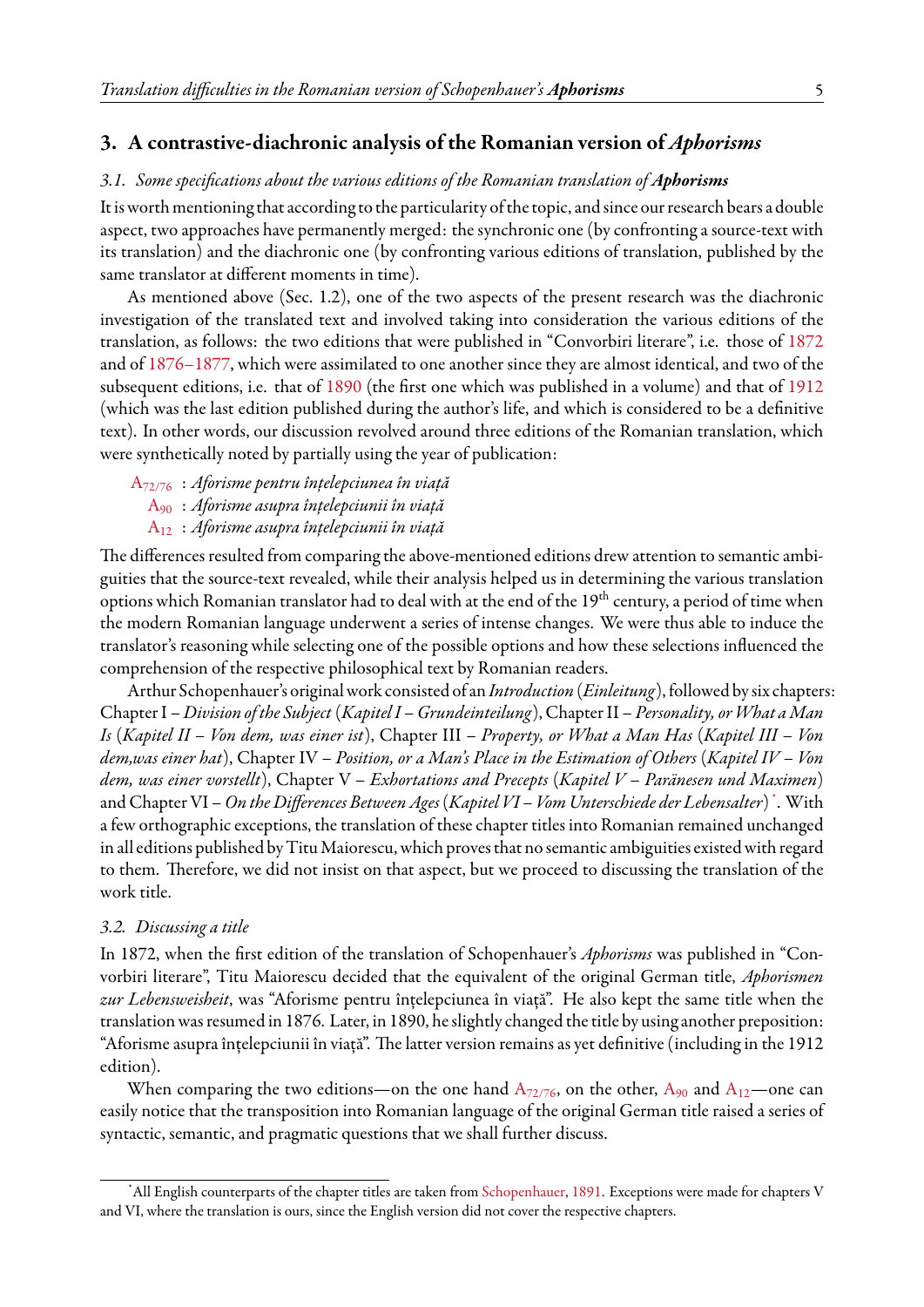The Romanian translation, in both its editions discussed here, followed the syntactic structure of the original title, i.e. a nominal group with a prepositional group included. The centre of the nominal group is the plural noun *aforisme*, an exact correspondent of the German *Aphorismen* in the original title. Both nouns came in their respective languages from Lat. (*aphorismus*), and here from Old Greek (*aphorismos*). In German, this word was borrowed as a direct loan from Latin (cf. DUDEN, *s.v. Aphorism*), whereas in Romanian the noun was phonetically adapted via French (cf. DEX, *s.v. aforism*)

The original German title includes two nouns, one of them being a compound (*Lebensweisheit*). Both Romanian editions use three nouns each, with two of them (*înţelepciunea* / *înţelepciuni"* and *viaţă*) accounting for the German compound. The ratio 2:3 in terms of number of nouns in the original title and in its Romanian translation reflects the impossibility of finding an equivalent—in most languages, Romanian included—of a compound word which reflects the most important means of internal enriching for German vocabulary: the compounding by juxtaposition, here realised by two nouns (*das Leben* + *die Weisheit*) put together and united by a linking *s*. The total transposition of the German compound is impossible in Romanian language, yet it is usually solved by decomposing it into its constituents and recomposing them into a nominal group<sup>[2](#page-5-0)</sup> ([Engel](#page-15-8) *et al.*, [1993,](#page-15-8) p. 463).

In both versions, i.e.,  $A_{72/76}$  $A_{72/76}$  $A_{72/76}$  on the one hand, and  $A_{90}$  $A_{90}$  and  $A_{12}$  on the other, , Titu Maiorescu chose to translate *Lebensweisheit* using the included prepositional group and selected the preposition *în* (Engl. *in*) as its regent. Yet, the very first words of the text published in 1890 surprisingly reveal that the translator turned to decomposing the German compound by using the genitive and began his translation of the chapter entitled *Introduction* as follows:

Ințelepciunea vieții o iau aici in ințelesul obicinuit al cuvěntului fără vre o metafisică transcendentă. [\(Schopenhauer,](#page-16-2) [1890,](#page-16-2) 3).

In both cases, the subordinate element (be it a genitive or a prepositional phrase) functions syntactically as an attribute of the nominal phrase centre, thus semantically limiting the set of objects designated by it. Yet, the genitive assigns the theta role possessor to the noun *vieții* .

What seems here to be an inconstancy in translation is, in fact, determined by the stylistics of Romanian language. The translator was probably compelled to resort to genitival subordination in order to avoid repetition, since the preposition *în* occurs once again in the sentence at a very short distance.

The relative instability of the subordinate element (which may occur as a genitive or as a prepositional group) is due to the fact that there is no unique principle in Romanian language for translating German compounds and much less some prescribed preposition to be usedfor the recomposing into a prepositional group. The only requirement, linguistically speaking, is for the last noun of the German compound - the 'determiner' - to become the centre of the Romanian nominal group. Hence, the Romanian equivalent of a German compound is not equal to the sum of its translated constituents, but it demands a far more complex syntactic structure than the mere juxtaposition of the nouns which build the respective compound in the source-language. When translators choose a prepositional group and select a specific preposition as its centre, they should activate both their linguistic competence and their creativity in the target-language, since the preposition itself is absent from the source-language correspondent. A preposition defines the relation between the two nouns, and thus bears a decisive role in the correct understanding of the text

<span id="page-5-0"></span> $^2$ In Romanian, a decomposition of a German compound results in a nominal group with two nouns. For example:

<sup>(1)</sup> Germ. *der Zimmerschlüssel* – Rom. *cheia camerei* (Engl. *room key*)

<sup>(2)</sup> Germ. *das Hotelzimmer* – Rom. *cameră de hotel* (Engl. *hotel room*)

The first noun is the group centre, though it semantically corresponds to the second noun of the German compound, whereas the second—corresponding to the first German noun—is the subordinate element within the nominal group. The subordination may be realized by means of genitive, as in example (1) above, or by including it in a prepositional group, as in example (2). Sometimes, the two nouns may occur as coordinated (see, for instance, Rom. *copil-minune* (Engl: *wonder child*, *prodigy*) for the German compound *das Wunderkind*), but these situations are not very relevant to our discussion. For further details, see [Engel](#page-15-8) *et al.* ([1993](#page-15-8), p. 463–471).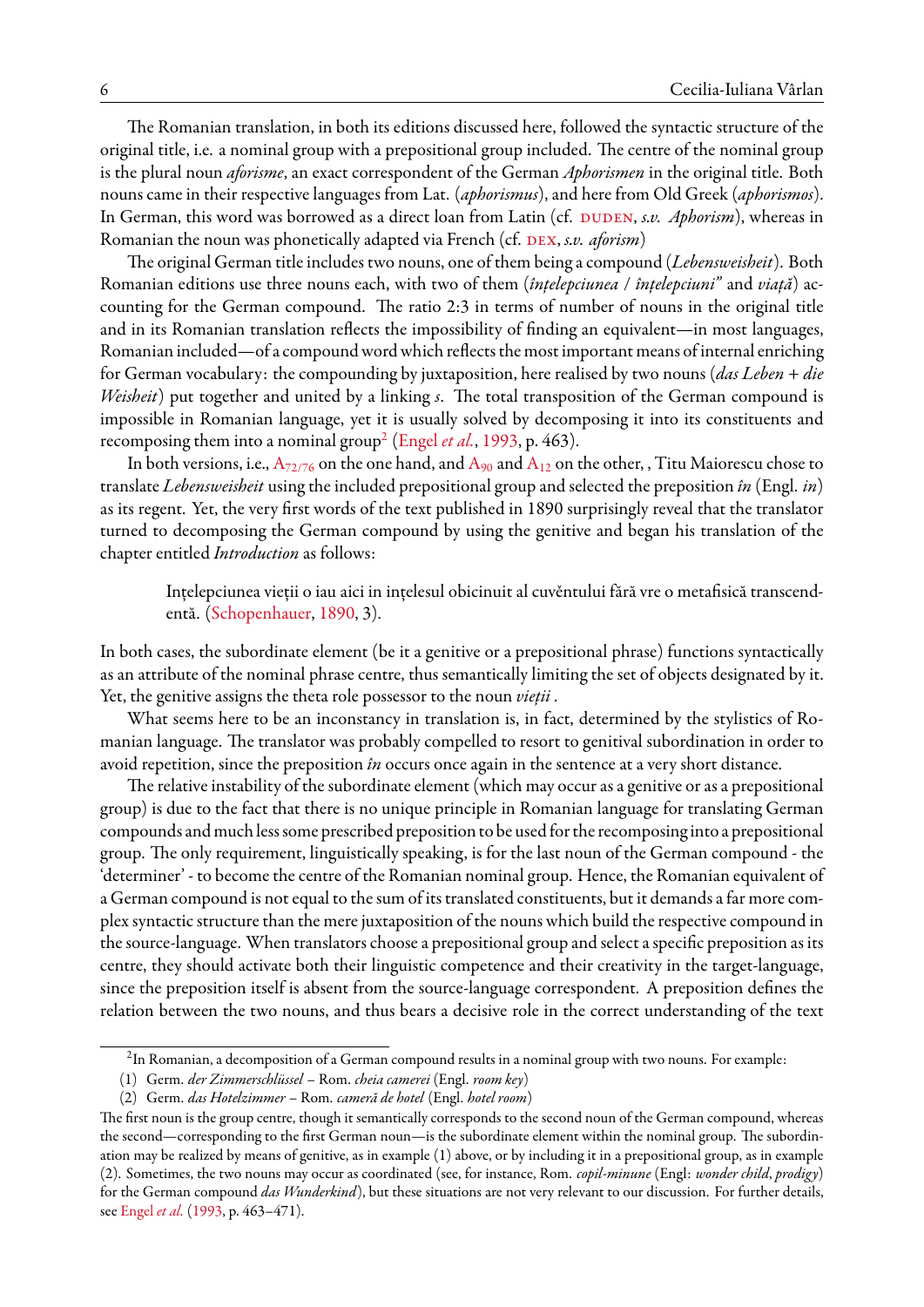meaning. In this respect, choosing the right preposition within a translation is only possibly if both the respective context and text as a whole were thoroughly comprehended.

Another focal point that concentrates more than one meaning is the German lexical unit *zur*, which is placed between the two nouns of the original title and which represents a contraction of a preposition (*zu*) and an article (*der*)<sup>[3](#page-6-0)</sup>. In order to translate the lexeme *zur*, Titu Maiorescu chose the Romanian preposition *pentru* in A<sub>[72/76](#page-16-0)</sub>, while in [A](#page-16-2)<sub>90</sub> he replaced it with *asupra*. This very fact proves, on one hand, that the German preposition *zu* is polysemic and, on the other hand, that prepositions in general are highly difficult to translate.

Before discussing the semantic differences between the two titles, differences that were determined by the prepositions used, it is worth noticing that T. Maiorescu translated the German compound *Lebensweisheit* with the nominal phrase "înțelepciune în viață". When choosing the preposition "în", the translator discarded other possibilities of translation such as "înțelepciune *de* viață", "înțelepciune *pentru* viață", or "înțelepciune *despre* viață". In our opinion, the translator's decision was the most appropriate with regard to the whole meaning of Schopenhauer's work, since the German author referred—throughout his text—to achieving happiness and comfort along a human existence, in other words, the wisdom of life (Rom. "înțelepciunea*în* viață").

Returning to our discussion on the lexeme *zur*, it should be here mentioned that the German preposition *zu* may be spatial, temporal, or causative; yet, the context it occurs here in excludes both spatial and temporal aspects. Semantically speaking, *zu* belongs to the same paradigm as the German preposition *für* (Rom. *pentru*, Engl. *for*) and is being used when causality is expressed through abstract nouns([Engel](#page-15-8) *et [al.](#page-15-8)*, [1993,](#page-15-8) p. 850–851), in our case, the feminine noun *Lebensweisheit*.

The connector *pentru*, used in  $A_{72/76}$  $A_{72/76}$  $A_{72/76}$ , is a lexical preposition, which requires the accusative case for the articulated noun *înţelepciunea* (Engl. *wisdom*) and assigns the thematic role of Beneficiary to it. One can accordingly infer that the respective aphorisms might have a purpose, in other words that one becomes wiser through or by reading them. In  $A_{90}$  $A_{90}$  and  $A_{12}$ , T. Maiorescu reformulated the title while maintaining its syntactic structure. The reformulation refers in fact to the replacement of the preposition *pentru* [for] with another word from the same category, *asupra* [on, about]. This seemingly minor change determines not only the case change for the subordinate element of the preposition (which now becomes a dative: *înțelepciunii*), but also the meaning of the text. The use of the Romanian preposition *asupra* implies that the reader shall discover some dicta about wisdom in life, some memorable and concise sayings on the respective topic. Yet, the style of Schopenhauer's writing is nowise sententious and concise, but elaborate, with long sentences which are sometimes even difficult to understand. In addition, the author's intention—as resulted from the text in its entirety—is not to merely present a series of reflections on a given topic, but rather to guide the reader towards a superior understanding of life.

Therefore, although  $A_{90}$  $A_{90}$  is the edition that remained as yet definitive as far as the work title is concerned, the translation in  $A_{72/76}$  $A_{72/76}$  $A_{72/76}$  seems to be more adequate in our opinion, since the original author intended to offer his reader advice on how to live wisely, which, according to the German philosopher, would lead to happiness and contentment in life. Our opinion is also endorsed by the fact that Schopenhauer's *Aphorisms* are rather an explanatory philosophical handbook that combines—in a relatively accessible style—theory (the axiology of the most important aspects of human life) and practice (A. Schopenhauer very practically illustrated his philosophical thoughts with examples available to anyone) and has an explicit purpose (living wisely and becoming as happy and as content as possible), which has been often expressed throughout the text by the author himself.

<span id="page-6-0"></span><sup>3</sup>According to German syntax, *zu* requires the dative case for its complement, *Lebensweisheit*. The realization of the dative in this specific situation is marked by the proclitic feminine article, *der*. The contraction of this article with the preposition *zu* resulted in the derived word *zur*.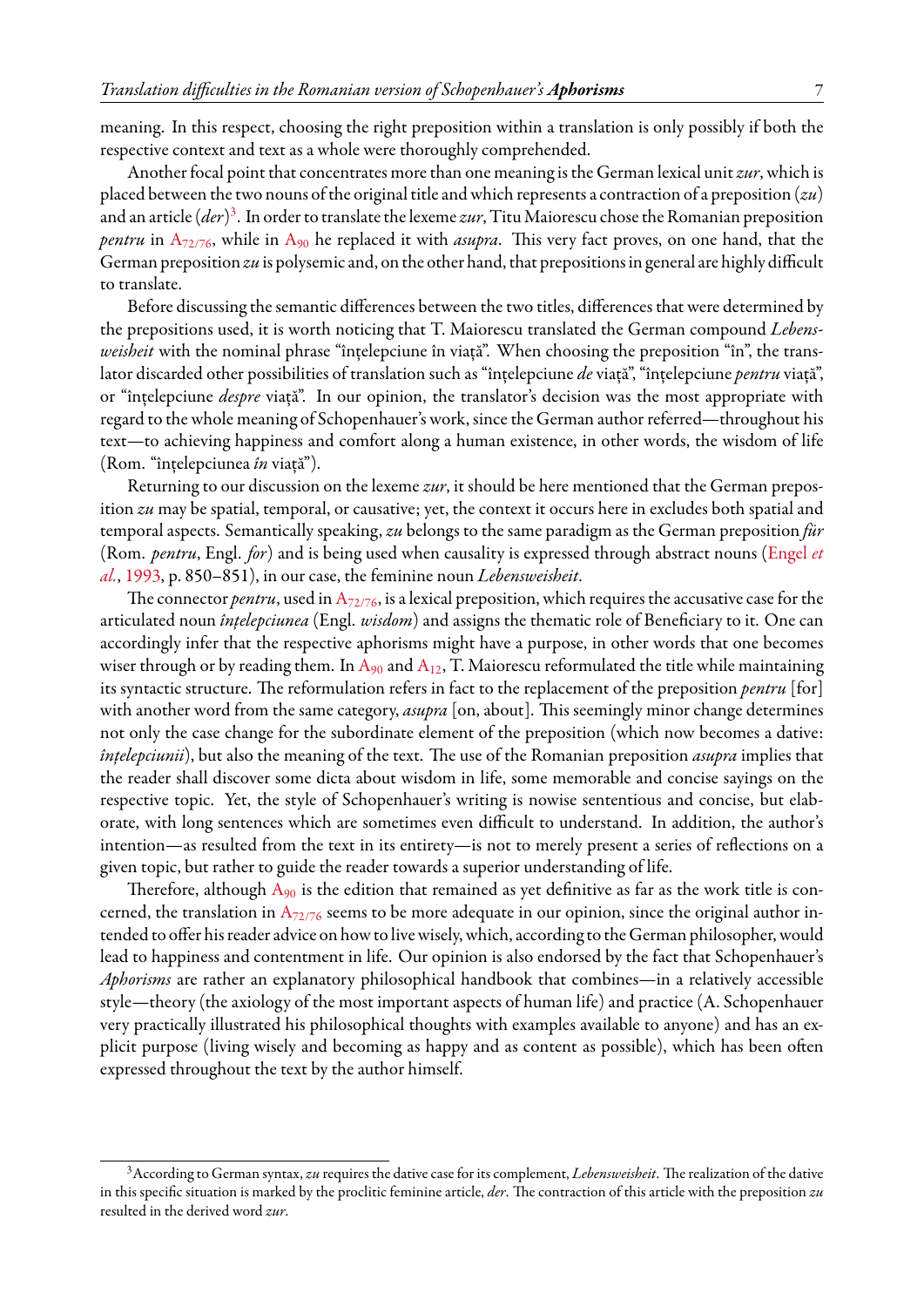## *3.3. A pragmalinguistic analysis of the aphoristic units*

In the following chapter a diachronic pragmalinguistic analysis is conducted on the Romanian translation of the chapter called "Introduction" (*Einleitung*) of Arthur Schopenhauer's *Aphorisms*. The source-text in German language has been decomposed into 1[4](#page-7-0) elements, which correspond to its 14 complete sentences $^4$ . The analysis started by positioning each complete sentence of the source-text in parallel with its three Romanian equivalents, according to the three previously mentioned editions of translation (§3.1). The aim of this positioning was to rapidly determine the differences, both contrastively and diachronically, from multiple points of view: lexical, semantic, morphologic, syntactic, and stylistic-pragmatic.

The main objective of the present analysis was to reveal the way in which the original author organised his text—starting with his lexical and semantic choices, over to the phrase and sentence structure and further to capitalizing the resources of language—in order to obtain a certain effect on the cognitive level, as well as on the æsthetic one, on one hand, and the degree to which these pragmatic intentions have been well understood and rightfully restored by the translator in the target-text.

Both languages have been naturally discussed considering both their resources at the time they have been employed and the cultural context when each text was published. Moreover, another aspect is here worth mentioning: at the time Titu Maiorescu wrote his Romanian translation of the *Aphorisms*, the translator possessed almost no specific working instrument, i.e. there were no German–Romanian bilingual dictionaries (whilst a Romanian–German one, written by H. Tiktin, was just about to be issued, in 1895), not to forget about the famous *Lexicon de la Buda* (1825), written by Petru Maior, containing a series of Romanian words and their equivalents in Latin, Hungarian, and German.

As a practical working method, the text was divided into sentences which were numbered from (1) to (14) respectively, while the corresponding Romanian editions  $A_{72/76}$  $A_{72/76}$  $A_{72/76}$ ,  $A_{90}$  $A_{90}$ , and  $A_{12}$  have been successively positioned under each of them.

As expected, the first sentence of the text offered a short introduction with regard to the main philosophical concept that A. Schopenhauer wished to discuss in his work. By revealing his vision upon that concept, the author tried, in fact, to produce a definition of it.

- (1) *Ich nehme den Begriff der Lebensweisheit hier gänzlich im immanenten Sinne, nämlich in dem der Kunst, das Leben möglichst angenehm und glücklich durchzuführen, die Anleitung zu welcher auch Eudämonologie genannt werden könnte: sie wäre demnach die Anweisung zu einem glücklichen Daseyn.*
- A<sub>[72/76](#page-16-0)</sub> Ințelepciunea in viață o iau aici numai in ințeles imanent, cuprinzěnd arta de a duce o viață pe căt se poate de plăcută și fericită, a cárei teorie s'ar putè numi și *Eudæmonologie*; ea ar fi dar invěțătura existenței fericite.
- [A](#page-16-2)<sup>90</sup> Ințelepciunea vieții o iau aici in ințelesul obicinuit al cuvěntului fără vre o metafisică transcendentă. Vreau să vorbesc despre arta de a duce o viață pe cît se poate de plăcută și de fericită, a cărei teorie s'ar putè numì *Eudemonologie*: ea ar fi așa dar călăuza existenței fericite.
- $A_{12}$  $A_{12}$  Înțelepciunea vieței o iau aici in înțelesul obișnuit al cuvîntului fără vreo metafizică transcendentă. Vreau să vorbesc despre arta de a duce o viață pe cît se poate de plăcută și de fericită, a cărei teorie s-ar putea numi *eudemonologie*: ea ar fi așadar călăuza existenței fericite.

[A](#page-16-2) rapid examination of the three Romanian editions of sentence (1) results in acknowledging that  $A_{90}$ 

<span id="page-7-0"></span><sup>&</sup>lt;sup>4</sup>The phrase "complete sentence" is being used here with the meaning of 'fragment of text comprised between two full-stop signs', which does not perfectly equate to that of 'complex sentence' (Rom. *frază*, cf. GBLR), often used here as a synonym, but which semantically corresponds to the concept of 'Periode' from the German grammar (cf. [Admoni](#page-15-10), [1987,](#page-15-10) p. 23).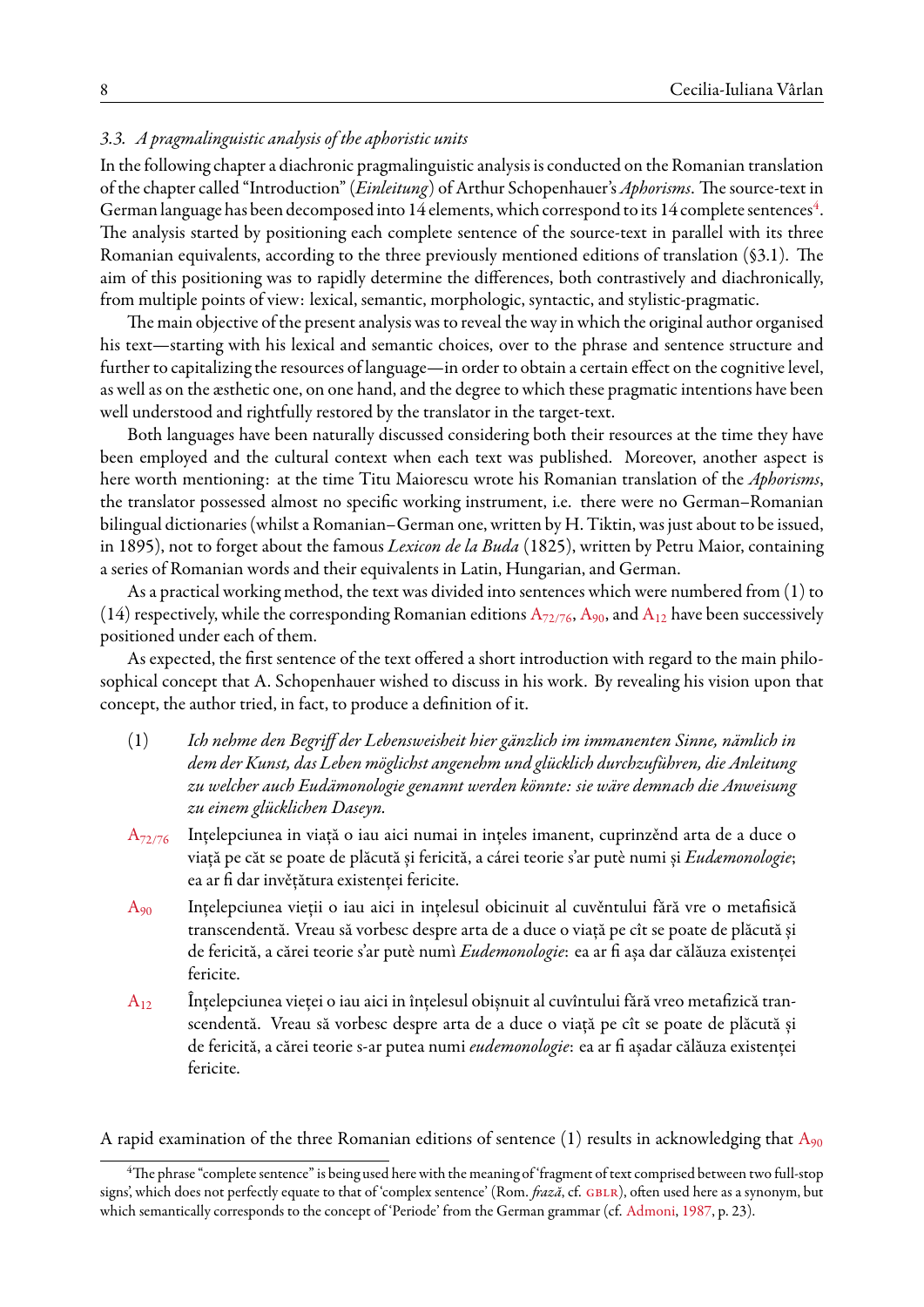and  $A_{12}$  $A_{12}$  are identical, with the exception of a few minor changes due to the fact that linguists of the time were still in searching for a unanimously accepted orthographic system of the Romanian language. Easily detectable is also the orthographic instability of the noun *Eudæmonologie*. Initially, in A[72/76](#page-16-0), Titu Maiorescu simply transferred the word into Romanian, without even changing the spelling (which is of Latin origin). In the following editions of his translation, he obviously wished to adapt the neologism to Romanian language, at least formally, and he successively noted the word variants *Eudemonologie*(in[A](#page-16-2)90) and *eudemonologie* (in [A](#page-16-14)<sub>12</sub>).

The A[72/76](#page-16-0) translation followed the syntax of the source-text exactly: a finite main clause (with *nehme* as its finite verb), a relative clause (with the predicate *genannt werden könnte*), and a further main clause (built with the subjunctive *wäre*), which was separated from the previous one through a specific punctuation mark (colon). The Romanian equivalents for the finite verbs and predicates of the above-mentioned clauses are, as follows: [*o*] *iau*, *s'ar puté numi*, and *ar fi* respectively.

Insubsequent editions of his translation  $(A_{90}$  $(A_{90}$  $(A_{90}$  and  $A_{12})$ , the text underwent a syntactical rearrangement because the translator abandoned the literal translation of the German adjective immanent, in the phrase *im immanenten Sinne*. In fact, Titu Maiorescu replaced the Romanian neologism *imanent* with the following paraphrase:

[înțelesul] obișnuit [al cuvîntului] fără vreo metafizică transcendentă.

Paraphrasing the neologism implied a syntactical rearrangement of the text, by fragmenting the first main clause, since otherwise the comprehension of the sentence would have been hindered. The next fragment of text—which starts with the adverb *nämlich* in the source-text—is translated into Romanian by starting a new sentence which begins with the phrase "vreau sa vorbesc despre […]" [I wish to talk about (…)]. The collocation verb + preposition "a vorbi despre" preserved the semantic content of the German adverb *nämlich*, which is usually employed to introduce an explanatory assertion and which may be equivalent in Romanian with *adică*, or "mai exact (spus)". Titu Maiorescu originally chose a gerund (*cuprinzěnd*) as its equivalent—a rather unfortunate choice, in our opinion. He was thus trying to follow the original syntax, but disrespected the clarity of message rendered in the target-language. In our opinion, a more adequate translation option that would remain true to both form and content in the source-language would be the one using the appositive Romanian adverb *adică*, with the exact same intention as in the source-text, i.e. to anaphorically explicate the phrase "în înţeles imanent" (*im immanenten Sinne*), as follows:

[Înțelepciunea în viață o iau aici numai] în înțeles imanent, adică în acela al artei de a duce o viață […].

From a lexical point of view, the first option of translation  $(A_{72/76})$  $(A_{72/76})$  $(A_{72/76})$  is the one that complied with the structure of the source-text. Yet, there are a few exceptions, the most important one being the option not to translate the German noun *Begriff* (Rom. *noţiune*, *idee*, *termen*, *concept*). This option has been preserved in all subsequent editions of the translation. In the source-text, the above-mentioned noun was a centre of a nominal group (*den Begriff der Lebensweisheit*  $\rightarrow$  Rom. *conceptul de înțelepciune în viață*). After eliminating the centre, the translator began his texts directly with the Romanian equivalent of the term *Lebensweisheit* ("Înţelepciunea în viaţă"), awarding it the same syntactic function—that of direct object—as in the original text. The decision not to translate the word *Begriff* resulted in intensifying the importance of the compound noun *Lebensweisheit*, which initially was just a modifier within the nominal group. In the Romanian translation this concept became not only independent, but also the theme of the sentence, which bestowed it the relevance implied by the very title of the original work.

A further difference—as far as the lexical structure is concerned—between the original and the targettext in all its editions discussed here, is the option not to translate the personal pronoun *ich*, which opened Arthur Schopenhauer's text. It was the translator's decision of making from a direct object *Lebensweisheit* ("înţelepciunea în viaţă", "înţelepciunea vieţii") the theme of his first sentence that resulted in omitting the translation of the pronoun and in modifying the natural word order in a Romanian sentence (which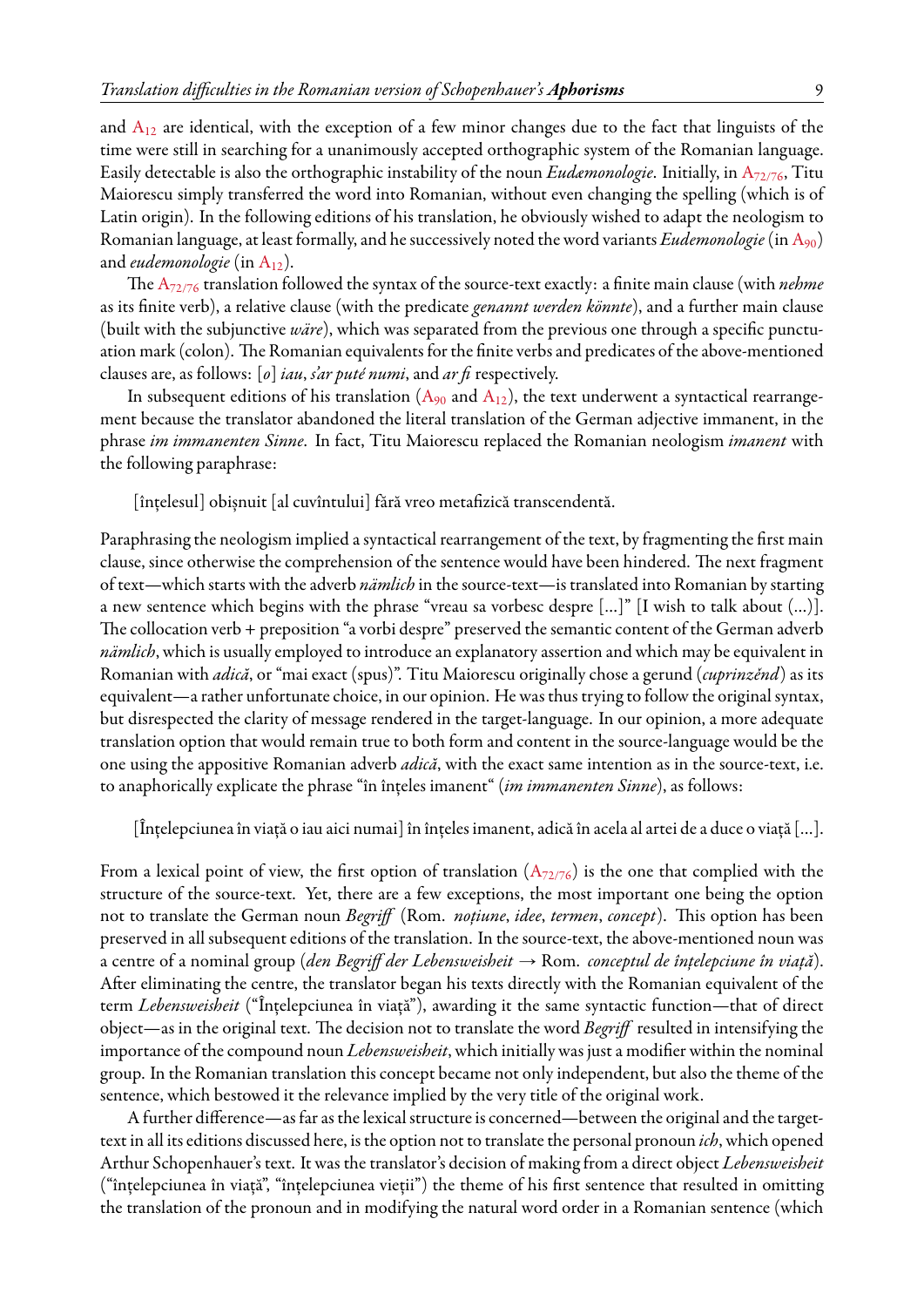requires for a direct object to immediately follow the verb). Another reason for omitting the pronoun resides in the fact that Romanian syntax allows for a subject expressed by the personal pronoun *eu* to be omitted, since its semantics can be totally recovered from the verb inflection. From pragmatic and semantic points of view, using the natural word order of German language served A. Schopenhauer to emphasise the importance given by the author himself to his own way of thinking and of operating with philosophical concepts. Consequently, the source-text placed the focus on the author's individuality, while the target-text (in all its editions) placed it on the phrase which represents the central topic of the respective philosophical writing (also included in the work title). The preservation in the Romanian translation of the natural German word order would have resulted in starting this first sentence with the personal pronoun *eu*, which would further resulted in placing an emphasis upon it. But that was not the case in the source-text where the focus was naturally placed there and the pronoun was not emphasized by the original author. Therefore, in our opinion, Maiorescu's translating option, although not totally true to the source-text, did comply with both the pragmatic intentions of the original author and the Romanian syntax and stylistics of the times when the translation was written and of today, as well.

Still concerned with the lexical structure, one can notice that the translation of the German noun *Anweisung* deserves also a short discussion. Maiorescu's effort to find the most adequate Romanian equivalent is noticeable when he used in A[72/76](#page-16-0) a word of Latin origin, *invěţătura*, and then changed it to *călăuza* (of Turkish origin) in the subsequent editions,  $A_{90}$  $A_{90}$  and  $A_{12}$ . The decision to re-translate the German noun may have derived from the fact that *învățătură* would have been seemed more general, or vague, than *călăuza*, which—at its turn—indicates the idea of 'leading towards a concept', or 'towards a goal'.

Titu Maiorescu was confronted, like many other translators, with the problem of definitions. Any definition is difficult in itself, but the defining task becomes most difficult when abstract, philosophical concepts are involved. Indeed, the sentence (2) below is just the beginning of a philosophical text, where the author is compelled to clarify his working concepts.

- (2) *Dieses nun wieder ließe sich allenfalls definiren als ein solches, welches, rein objektiv betrachtet, oder vielmehr (da es hier auf ein subjektives Urtheil ankommt) bei kalter und reiflicher Ueberlegung, dem Nichtseyn entschieden vorzuziehn wäre.*
- A[72/76](#page-16-0) Aceasta ănsě s'ar putè earăși definì ca o existență, care privită in sine insăș, sau mai bine privită in noi (căci aici judecata subjectivă trebue să hotărească) cu reflecție rece și matură, ar fi de sigur preferabilă neexistenței.
- [A](#page-16-2)<sup>90</sup> Aceasta insě s'ar putè earăși definì ca o existență, care privită in sine insăș sau mai bine privită in noi (căci aici judecata noastră personală trebue să hotărască) cu mintea rece și matură, ar fi de sigur preferabilă neexistenței.
- [A](#page-16-14)<sup>12</sup> Aceasta însă s-ar putea iarăși defini ca o existență, care privită in sine insași, sau mai bine privită in noi (căci aici judecata noastră personală trebue să hotărască) cu mintea rece și matură, ar fi de sigur preferabilă neexistenței.

The versions  $A_{90}$  $A_{90}$  and  $A_{12}$  are, again, relatively identical (with a few inherent changes in orthography) and the syntactic structure of the translation in all its editions is true to the original.

In the previous sentence (1), the German passive *genannt werden könnte* was translated with "s-ar putea numi", using thus a passive form built with the reflexive pronoun *se*. This is an adequate translating option, since this form of building passive is preferred in technical and scientific texts([Engel](#page-15-8) *et al.*, [1993](#page-15-8), p. 397).

Sentence (2) displays the same form with reflexive pronoun *se* as in (1), though it is used as an equivalent for another German passive form, i. e. the one built with the impersonal reflexive verb *lassen*[5](#page-9-0) .

<span id="page-9-0"></span> $^5$ In Romanian, the normative equivalent for such German constructs as passivization with the impersonal reflexive verb *lassen* is a structure built by combining an active verb with the reflexive pronoun *se* [\(Engel](#page-15-8) *et al.*, [1993](#page-15-8), p. 411), which is exactly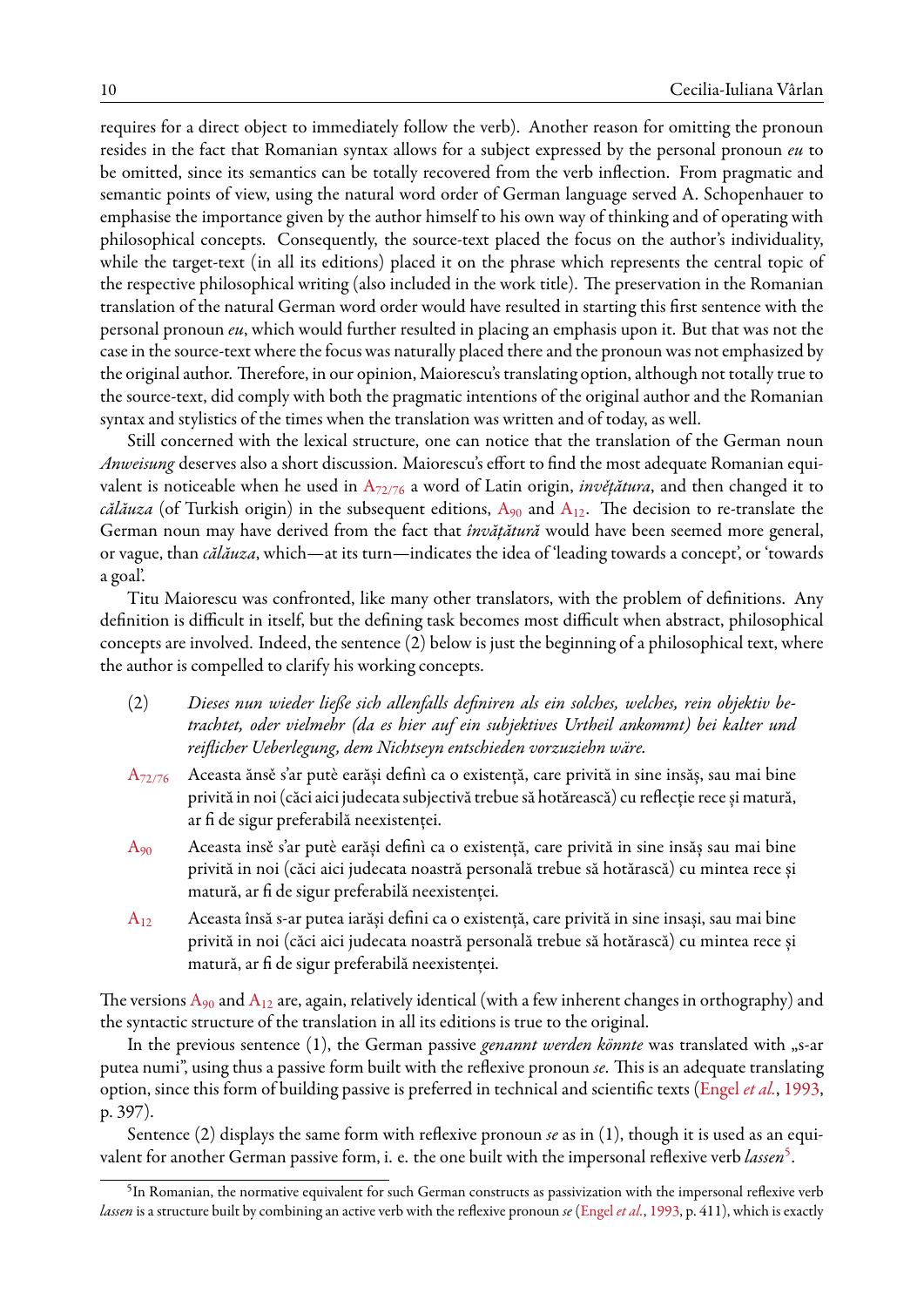The verb *lassen* is a subjunctive within the original text (*ließe*). Its semantics has been transferred into Romanian with the help of the modal verb *a putea*. In fact, the message within the source-text did not refer to the idea of 'potentiality', but the one of 'possibility': how it is / would be possible to define the concept in question. Therefore, T. Maiorescu's option to insert an additional modal verb in his translation in order to transfer the correct and full meaning of the German verbal construct seems perfectly adequate.

As far as the pair of words *objektiv* / *subjektiv* is concerned, it is obvious that the translator found it very difficult to decide how to adequately transfer the two concepts into Romanian. For the adverb *objektiv*, which occurs in the phrase "*(rein) objektiv (betrachtet)*", the translator avoided literal translation and decided to adapt the term. Thus, the equivalent of the above mentioned phrase is "(privită) în sine însăşi" in all editions of the translation. The second term of the pair, the adjective*subjektiv*, was translated literally in the first edition (A[72/76](#page-16-0)) as *subjectivă*, but Titu Maiorescu was not satisfied with it since he resorted to an over-translation in the form of an explanatory addition. In this respect, he inserted the phrase "privită în noi" which has no equivalent in the original text, but which formally match with the phrase used for translating the adverb *objektiv*. The two terms are thus correlated within the target-text. Synthesizing, in  $A_{72/76}$  $A_{72/76}$  $A_{72/76}$ , the Romanian equivalents for the German pair of words are, as follows:

- $\bullet$  *objektiv*  $\rightarrow$  (privită) în sine însăși
- $\bullet$  *subjektiv*  $\rightarrow$  (privită) în noi + (judecata) subiectivă

Thesubsequent editions of the translation  $(A_{90}$  $(A_{90}$  $(A_{90}$  and  $A_{12})$  eliminated the word *subjectivă* and used instead two adjectives (*noastră* and *personală*). Consequently, the respective phrase became: "(judecata) noastră personală".

This translation strategy by avoiding literal transposition of a word although such an equivalent was available in the target-language was applied by Titu Maiorescu especially when neologisms of Latin origin were involved. He considered that inserting them in a text as direct equivalents was not absolutely necessary as long as other vernacular variants of the respective word existed. Yet, in our opinion, the relinquishment of using neologisms hindered the text comprehension and the correct rendering of the message from the original into the target-text, although the translator's intent obviously was to facilitate the understanding of his translation by Romanian speakers at the end of the 19<sup>th</sup> century and the beginning of the  $20<sup>th</sup>$  century.

In the same respect of finding ways to make the message clearer within the target-text, T. Maiorescu decided to eliminate a demonstrative pronoun and chose to use the noun it referred to. Thus, the German noun *Daseyn*, which was firstly mentioned in sentence (1) of the original text, was substituted in sentence (2) by the demonstrative phrase *ein solches*, which—in turn—was in a direct relationship with the demonstrative pronoun *dieses* at the beginning of the sentence. The correlation between those two demonstratives on one hand and the above mentioned noun on the other is evident in the source-text, since both demonstratives are marked for the neuter gender with the ending *–*(*e*)*s*. Therefore, the only previous noun which they could refer to was the neuter *Daseyn*. Its Romanian equivalent in the targettext is the feminine noun "existenţă". Had the translator followed the lexical structure of the original sentence (2), the phrase would have appeared as follows:

Aceasta s-ar putea iarăși defini ca una, care […]

Consequently, the reader of the target-text would now have to try deciphering the anaphoric mechanism by searching in the preceding text fragment for the correlate of the feminine pronoun *una*. Here, he would have found no less than six feminine nouns (*existenţei*, *călăuza*, *eudemonologie*, *teorie*, *viaţă*, and *arta*), which is at least confusing if not misleading. Therefore, in our opinion, inserting the noun as such in the discourse instead of using a pronoun is not an inadequate option for the Romanian translation, because ambiguity is thus avoided and the noun repetition is not disturbing.

what Titu Maiorescu used for his translation.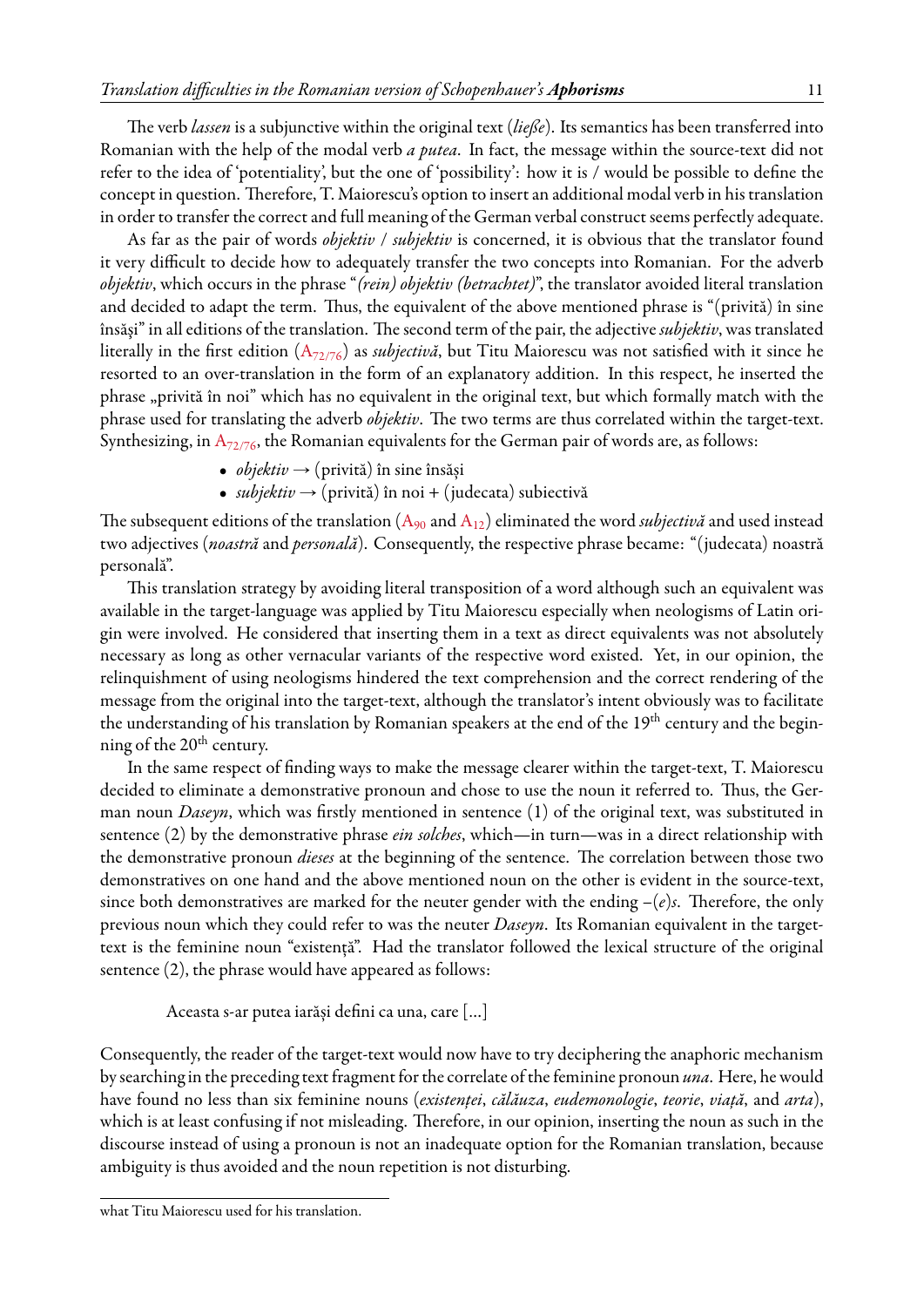A further translation difficulty was discovered with regard to the postverbal noun *Ueberlegung* and its equivalents in Romanian. Bilingual dictionaries list a series of equivalents such as *reflecţie*, *reflectare*, *cugetare*, or *chibzuială* (cf. DGR, *s.v. Überlegung*). The first term on this list (*reflecție*) was exactly the one T. Maiorescu used in his first edition of translation  $(A_{72/76})$  $(A_{72/76})$  $(A_{72/76})$ . The subsequent editions exhibit another equivalent, *minte*, which does not belong to the above mentioned series of equivalents. The translator must have been unhappy with his first option and that led to the decision to re-translate the word. On one hand, the dissatisfaction might have resided in the similar semantic connotation of the verb "a privi ceva", here with the meaning 'a reflecta la ceva', and the noun *reflecţie*. On the other hand, the context of such a phrase, "(a privi ceva) cu mintea rece și matură", which the translator inserted in his  $A_{90}$  $A_{90}$  edition, implies 'to consider something' (or, in other words, 'to reflect upon something') with objectivity and based on a certain life experience, which corresponds exactly to the message in the source-text.

The following sentences are, in fact, a series of explanatory assertions that are usual when additional clarification of the operational concepts is needed. The next sentence offers the reader the opportunity of observing how philosophical discourse commutes from the abstract to the concrete.

- (3) *Aus diesem Begriffe desselben folgt, daß wir daran hiengen seiner selbst wegen, nicht aber bloß aus Furcht vor dem Tode; und hieraus wieder, daß wir es von endloser Dauer sehn möchten.*
- A<sub>[72/76](#page-16-0)</sub> Din acest ințeles al ei urmează, că am iubì-o pentru ea insași, nu numai de frica morții; și din aceasta earăși, că am dorì să o vedem de o durată nesfirșită.
- $A_{90}$  $A_{90}$  Din acest ințeles al ei urmează, că am iubì-o pentru ea insăș, nu numai de frica morții; și din aceasta iarăș, că am dorì să o vedem nesfirșit de lungă.
- $A_{12}$  $A_{12}$  Din acest ințeles al ei urmează, că am iubì-o pentru ea însăși, nu numai de frica morții; și din aceasta iarăși, că am dorì să o vedem nesfirșit de lungă.

The Romanian translation, in all its editions discussed here, followed exactly the lexical and syntactic structure of the original, though the phrase at the beginning of sentence (3)—*Aus diesem Begriff desselben*—challenged once again Maiorescu's abilities as a translator. It should be here reminded that when sentence (1) was being translated into Romanian, the equivalent for the noun *Begriff* was completely removed from the target-text. This time it could not be avoided anymore and the German noun was translated as *înţeles*. The equivalence between the two nouns is noted by no bilingual dictionary, yet they both are included in the semantic area of understanding concepts, which becomes visible in phrases such as:

Germ. *schwer/langsam vom Begriff sein* – Rom. *a fi încet/repede la minte*, *a pricepe cu greutate/cu ușurință*.

Moreover, a synonym for the German verb *begreifen*, from which the noun *Begriff* was derived, is the verb *verstehen* (Rom. *a înţelege*, Engl. *to understand*), which validates again the translator's option.

As already mentioned, Titu Maiorescu resorted significantly to literal translation, especially in his first edition of the Aphorisms A[72/76](#page-16-0). This is also the case of two phrases within sentence (2): *und hieraus wieder* ("din aceasta iarăşi") and *von endloser Dauer* ("de o durată nesfârşită"). Starting with [A](#page-16-2)90, some of his literal translations benefited from stylistic refinement as far the language employed was concerned. Thus, the second phrase mentioned here became "nesfârșit de lungă", which used an adjectival adverb (*lungă*) along an adverbial modifier to express the superlative (*nesfârşit de*). That is a more adequate option of translation for a complement of the predicate*să o vedem*. Anyway, the final result is not an explanation that became more concrete, but a mere paraphrasing of the definition, which is more accessible in terms of language used.

The phrase *wir hiengen daran* included the subjunctive of the verb *anhängen*, for which Titu Maiorescu chose to use the equivalent *am iubi-o*. The conditional-optative mood of the verb in Romanian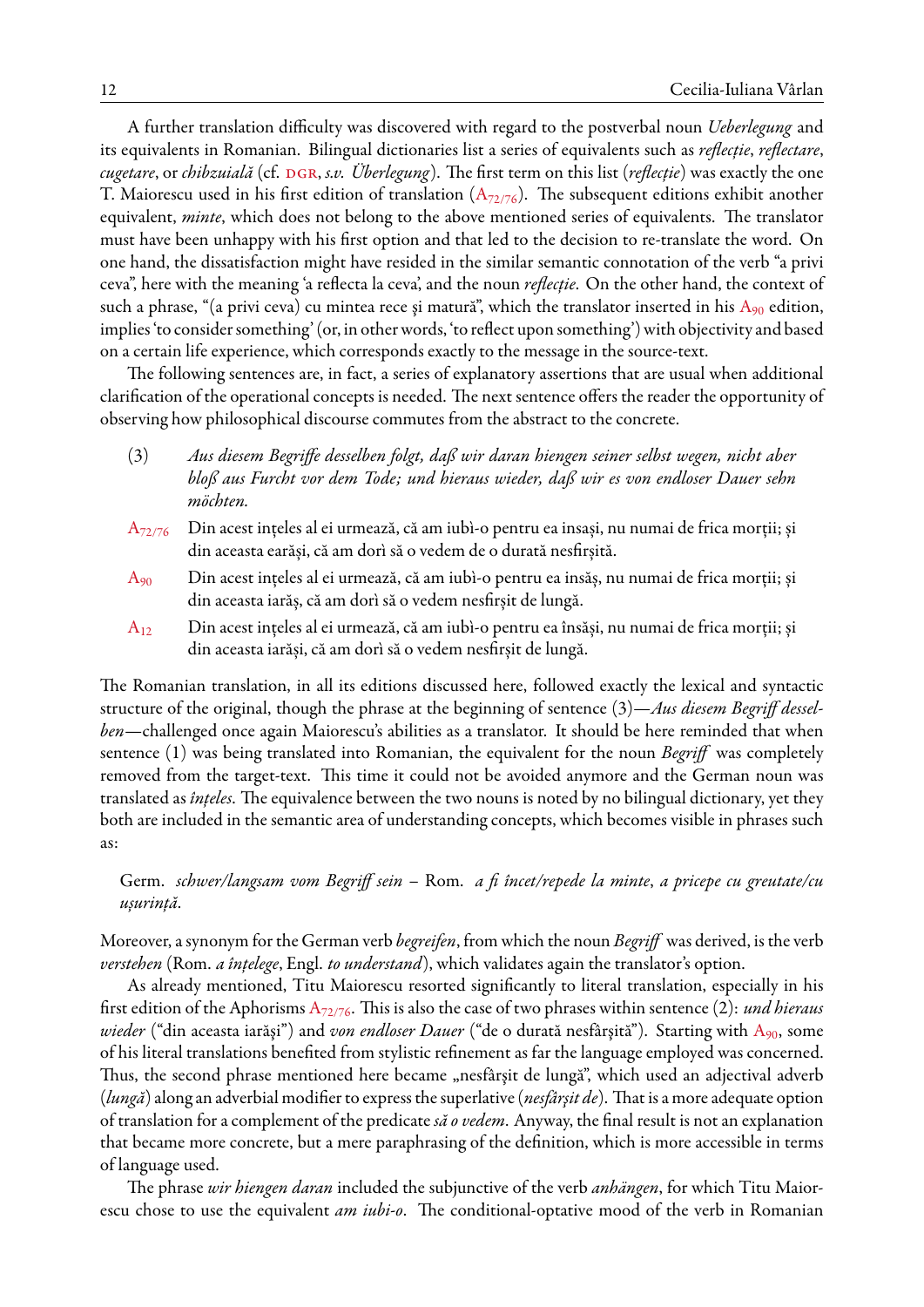edition represents, in our opinion, a legitimate option, since there are only a few possibilities of rendering the German mood *Konjunktiv* into Romanian. What is here interesting is the choice of the verb *a iubi* as an equivalent for the German *anhängen*. Bilingual dictionaries list equivalents for the latter, such as: 'a atârna', 'a suspenda', 'a agăţa', 'a ataşa', and also a metaphorical usage in sentences like *Ich hänge an dir* (Rom. *te iubesc*, *ţin la tine*, *sînt dependent de tine*, etc.) (cf. [dgr](#page-15-11), *s.v. anhängen*). Titu Maiorescu naturally detected the metaphorical value the original author had attached to the verb *anhängen* and selected 'a ataşa' as an equivalent with the same metaphoric meaning which implies a sentimental attachment to something more or less concrete.

In some of his explanatory assertions, Arthur Schopenhauer questioned part of the aspects of his philosophical system, but he only did it rhetorically, since he had always returned to his previous convictions. The translation had to solve this conflict between (apparent, rhetorical only) doubt and (real) conviction.

- (4) *Ob nun das menschliche Leben dem Begriff eines solchen Daseyns entspreche, oder auch nur entsprechen könne, ist eine Frage, welche bekanntlich meine Philosophie verneint; während die Eudämonologie die Bejahung derselben voraussetzt.*
- A[72/76](#page-16-0) De corespunde viața omenească unei asemene existenți sau de ar putè vre-odată să-i corespundă, este o intrebare, la care filosofia mea, după cum se știe, respunde negativ; pe cănd Eudæmonologia presupune un respuns afirmativ.
- [A](#page-16-2)<sub>90</sub> De se potrivește viața omenească cu o asemenea existență sau de ar putè vre-o dată să se potrivească, este o intrebare, la care filosofia mea, după cum se știe, respunde negativ; pe cînd Eudemonologia presupune un respuns afirmativ.
- $A_{12}$  $A_{12}$  De se potriveste viața omenească cu o asemenea existență sau de ar putea să se potriveasca vreodată, este o întrebare, la care filozofia mea, precum se știe, răspunde negativ; pe cînd eudemonologia presupune un răspuns afirmativ.

For the German verb *entsprechen*, Titu Maiorescu chose in A[72/76](#page-16-0) the equivalent *a corespunde*, which is a loan-word from French (*correspondre*), where it came from medieval Latin (cf. [larousse,](#page-16-15) *s.v. correspondre*). This option of translation may be considered a rapid and a natural one, since both verbs have the same syntactic valence, restricting the nouns they collocate with to dative. In the next editions of his translation, T. Maiorescu reconsidered the Romanian equivalent for *entsprechen* and changed it with the reflexive verb *a se potrivi*, of Slavic origin, which is a word already known by readers at the end of the 19<sup>th</sup> century. In both cases, the Romanian equivalent was not able to cover the characteristics of a mood which is specific to German language: *Konjunktiv I* (with no equivalent in Romanian). When it does not signalize indirect speech, this mood is used to indicate the unreality of a state of facts—as is the case here in sentence (4). The philosopher's attitude is indeed one of distrustfulness of the true quality of a certain state of facts, since Schopenhauer himself stated that his philosophy denied the hypothesis expressed by an *ob...* + *Konjunktiv I* clause. The solution T. Maiorescu found, starting from the very first edition of his translation, was the insertion of the Romanian adverb *vreodată* [ever], which semantically suggests an indefinite time reference and thus covers to a certain degree the doubt which was originally indicated by the mood of the verb:

- A[72/76](#page-16-0): De corespunde viața omenească unei asemene existenți sau de ar putè vre-odată să-i corespundă …
- [A](#page-16-2)90: De se potrivește viața omenească cu o asemenea existență sau de ar putè vre-o dată să se potrivească …
- [A](#page-16-14)12: De se potriveste viața omenească cu o asemenea existență sau de ar putea să se potriveasca vreodată.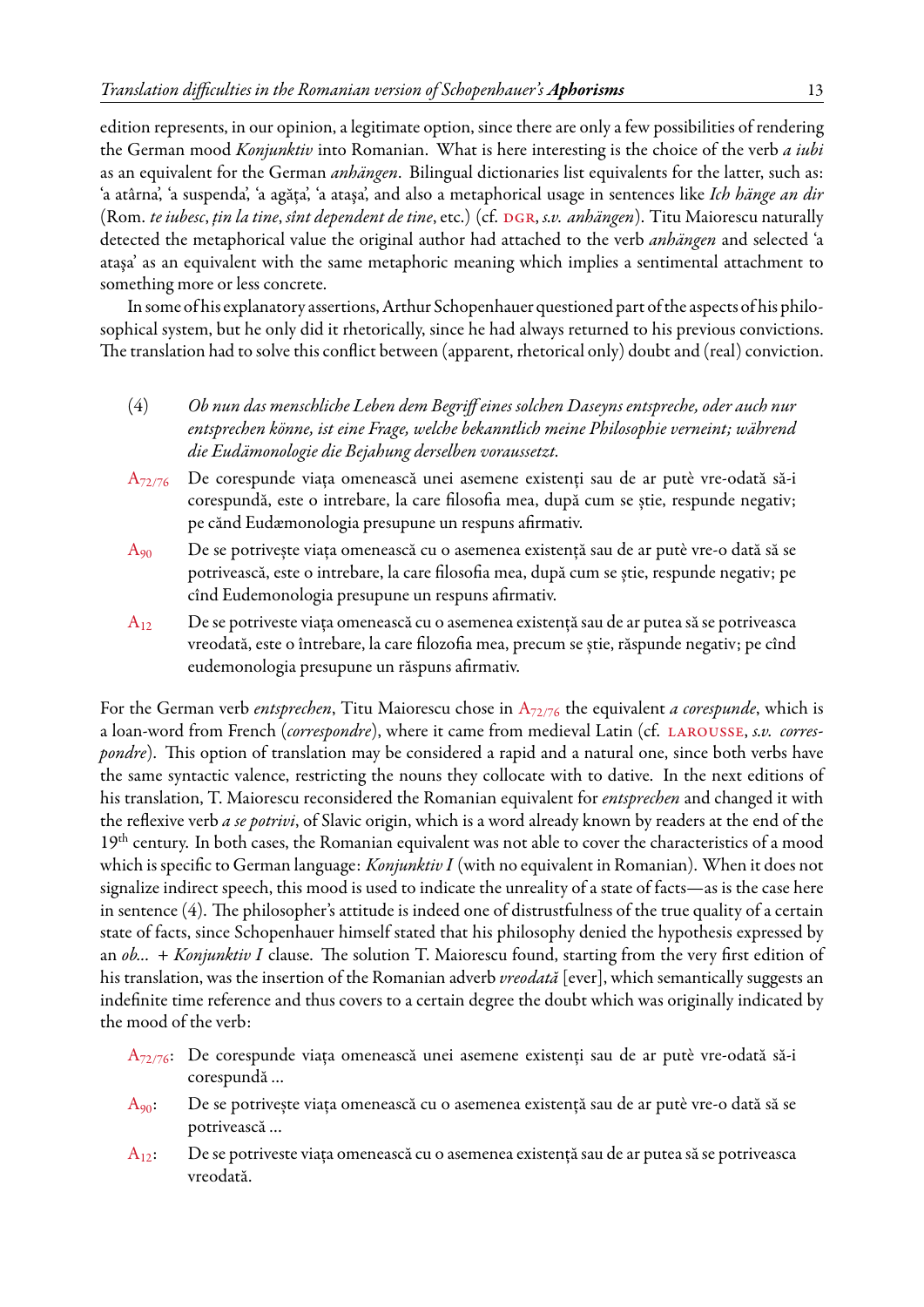After setting the three editions in parallel, we noticed that the adverb *vreodată* was initially placed between the modal verb *ar putea* and the subjunctives *să corespundă* and *să se potrivească*, respectively (see A[72/76](#page-16-0) and  $A_{90}$  $A_{90}$ , respectively). This is a natural word order not for Romanian language, but for German, where the main verb is necessarily placed at the end of a clause in which a modal verb is used. In the definitive edition of the translation([A](#page-16-14)12), the adverb was moved immediately after the modal verb *ar putea*, in accordance with the natural word order of the Romanian language.

In his perseverance tofacilitate the text comprehension, the translator avoided once again the insertion of an equivalent for the term *Begriff*. Consequently, the phrase *dem Begriff eines solchen Daseyns* became in  $A_{90}$  $A_{90}$  an indirect object expressed by a nominal group in dative ("unei asemenea existenți"), and in  $A_{12}$  a prepositional object with an included nominal group in accusative ("cu o asemenea existenţă"). Thus, by eliminating the centre of the nominal group (*Begriff* ), the translator assimilated, in fact, the 'concept of being' to the 'being' itself, which practically is somehow a distortion of the original message. Yet, if a literal translation would have been employed here, the target-text would have included more than two nouns, or nominal groups, which were involved in the one-to-one relationship of correspondence required by the verb. That fact would have led to a hindered comprehension of the message in the target-text.

In the source-text, the German adverb *bekanntlich*, placed by Arthur Schopenhauer in front of the nominal group *meine Philosophie*, implies that the readers of his *Aphorisms* would have already been familiarised with his previous philosophical writings, which was not necessarily true. As mentioned above (§2), literary historians and Arthur Schopenhauer's biographers noted that readers of the time turned their attention to his philosophical work only after the *Aphorisms* became publicly appreciated. Therefore, one could say that this is a sample of Schopenhauer's faith in his own philosophical system and even a touch of presumption from the part of an author who assumed his readers had already been acquainted with his previous work, at least in its essence. The adverb here discussed (*bekanntlich*) became an adverbial phrase in all the three editions of the translation analysed here: in  $A_{72/76}$  $A_{72/76}$  $A_{72/76}$ , T. Maiorescu chose as equivalent the phrase "după cum se știe", functioning as a metadiscursive pragmatic connector, and did not change it whenhe revised his translation for the first time  $(A_{90})$  $(A_{90})$  $(A_{90})$ . The final edition  $A_{12}$ , though, recorded another form of this adverbial phrase: "precum se ştie". This is one of the very few instances when differences between  $A_{90}$  $A_{90}$  and  $A_{12}$  are noticeable.

Sentence (4) is the first one from o series of specifications covering the rest of the introductory chapter, specifications which helped Arthur Schopenhauer operate a clear distinction between eudemonology the topic of his writing—and the philosophical system he had previously established and developed. The author also set in opposition the two corresponding types of philosophical approaches, establishing thus a balanced conflict which he linguistically mirrored in the opposition between two antonymic verbal groups: *(die Frage) verneinen* and *die Bejahung voraussetzen*.

For translating the German transitive verb *verneinen*, Titu Maiorescu avoided a direct equivalent in the form of a neologism of Latin origin (*a nega*) and resorted to a verbal phrase, *a răspunde negativ*. This decision probably resided in the fact that the direct equivalent of *verneinen* in this context ('a nega o întrebare') would have changed to a certain degree the message of the original text, and might have led to the (false) idea of contesting the utility or the legitimacy of the respective question. In German, the direct antonym of the verb *verneinen* would be the transitive *bejahen*, yet the author of the sourcetext resorted in turn to a verbal phrase, which included the noun derived from the respective transitive verb: *die Bejahung voraussetzen*. In the target-text, the verb *voraussetzen* was literally translated with the equivalent *a presupune*, whereas the direct object, i.e. the nominal group *die Bejahung derselben*, was also translated with a nominal group ("un răspuns afirmativ"). Again, T. Maiorescu avoided the translating of the pronoun *derselben*, whose referent is the noun *die Frage*. He proceeded in such manner not out of carelessness, but with the express intention not to burden the syntax of the Romanian sentence by adding a useless and redundant message: "un răspuns afirmativ (\*la aceasta)".

After rhetorically setting in opposition eudemonology and his own philosophical system, as previously mentioned, Arthur Schopenhauer did not forget to succinctly justify his action in the next sentence: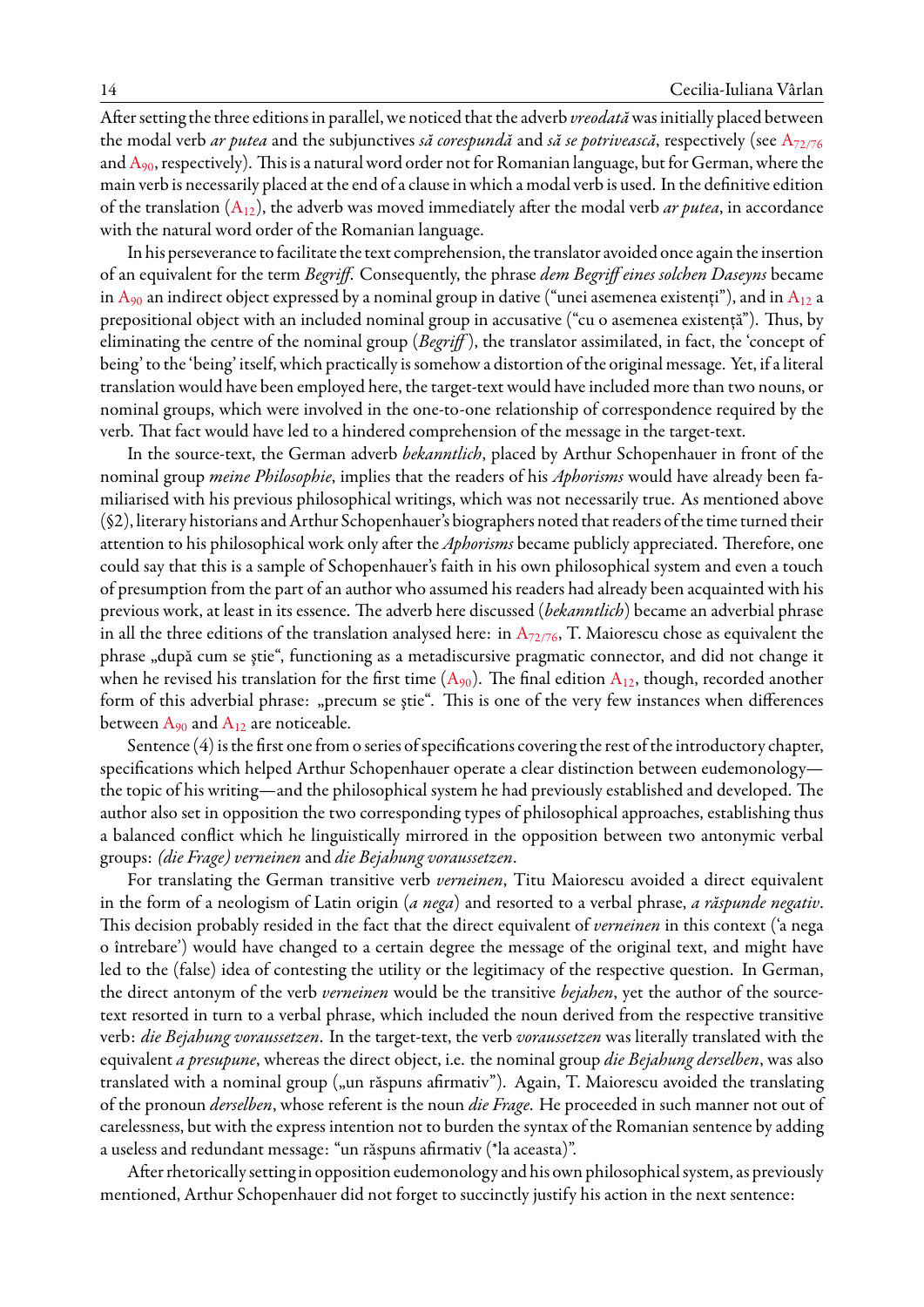- (5) *Diese nämlich beruht auf dem angeborenen Irrthum, dessen Rüge das 49. Kapitel im 2. Bande meines Hauptwerks eröffnet.*
- A[72/76](#page-16-0) Căci aceasta se intemeiază tocmai pe eroarea innăscută, cu a cărei critică incepe capitolul 49 in volumul al 2-le al opului meu principal\*) [ \*) Opul principal, in care se cuprinde filosofia lui Schopenhauer e *dieWelt alsWile und Vorstellung* (lumea ca voința și idee). T.]
- [A](#page-16-2)<sup>90</sup> Căci aceasta se intemeiază tocmai pe eroarea innăscută, cu a cărei critică incepe capitolul 49 din volumul al 2-lea al opului meu principal\*) [ \*) Opul principal, care cuprinde doctrina lui Schopenhauer e *die Welt als Wile und Vorstellung* (lumea ca voința și ca representare). Traducere franceză de d. I.A. Cantacuzin (*Le monde comme volonté et comme représentation*. 2 vol. Bucarest, Socec, 1886). Trad.]
- [A](#page-16-14)<sup>12</sup> Căci aceasta se întemeiază tocmai pe eroarea înnăscută, cu a cărei critică incepe *capitolul* 49 din volumul al 2-lea al operei mele principale\*)

[ \*) Opera principala care cuprinde doctrina lui Schopenhauer, e *die Welt als Wile und Vorstellung* (*Lumea ca voință și reprezentare*). Traducere franceză de d. I.A. Cantacuzin (*Le monde comme volonté et comme représentation*. 2 vol. Bucarest, Socec, 1886). (Nota trad.)]

By using the adverb *nämlich*, Arthur Schopenhauer indicated that sentence (5) pragmatically belongs to the series of specifications mentioned above. In the context of the sentence, that adverb has the conjunction *denn* ('căci', 'pentru că' [because]) as an equivalent (cf. DUDEN, *s.v. denn*). As expected, Titu Maiorescu started his sentence with "căci", which he placed—in accordance with the rules of the Romanian language—at the beginning of the explanatory statement, in order to formulate "the justification of an assertion"([Şăineanu,](#page-16-16) [1908,](#page-16-16) p. 88).

The source-text started with the demonstrative pronoun *diese*, whose referent should be a feminine singular noun. The plural is not to be discussed here because of the enclitic mark for singular of the predicative verb. Stabilizing the meaning of this pronoun is not an easy task, since the context before it includes many feminine nouns, which are listed here in reversed order of occurrence within the previous sentence, i. e. in logical order of searching for the referent: (*die*) *Bejahung*, (*die*) *Eudämonologie*, (*meine*) *Philosophie*, (*eine*) *Frage*. Taking into account the rules of pragma-textuality on one hand, it seems that the referent should be the noun which is most close to it, i.e. the first one in the list above: (*die*) *Bejahung*. It must not be forgotten though that its equivalent in the target-text is a masculine noun "un răspuns", which would correspond to a masculine pronoun (such as *acesta*) and not *aceasta*, as in Maiorescu's translation. On the other hand, if we considered the fact that this noun actually represents a direct object included in a verbal group (die Bejahung derselben voraussetzt), it resulted then that the referent of the demonstrative pronoun should be the next feminine noun in the list above, i.e. (*die*) *Eudämonologie*, which is in accordance with both textual logic (in Romanian, the equivalent of the noun in question is the feminine noun "eudemonologie", which means that the corresponding pronoun for it is *aceasta*), and the situational one (we deal here with a text fragment which handles eudemonology as a topic, so it is only natural that most referents in nominative should be correlated with this specific noun).

Sentence (5) includes a key-word,*Irrthum*('greşeală', 'eroare' [error, mistake, misapprehension]), which Titu Maiorescu translated with *eroare* in all editions of his translation. Thematically, this word belongs to the criticism A. Schopenhauer levelled against the theory of eudemonology and signals the caducity of the foundation its philosophical concepts are built on and which the author shall operate with in his writing. The nominal group whose centre *Irrthum* is also includes the adjective *angeboren*, which was translated in all editions with the adjective *înnăscută*. At the end of the 19th century, *înnăscut* meant 'adusodată cu nașterea' [ $\approx$  given by birth] ([Şăineanu,](#page-16-16) [1908,](#page-16-16) p. 329). Nowadays, a synonym mentioned by all contemporary bilingual dictionaries is *congenital*, which no longer agrees with the original message of the source-text. Today's reader would correctly understand the text and the message of the original author if another adjective were employed, for example *inerent* [inherent].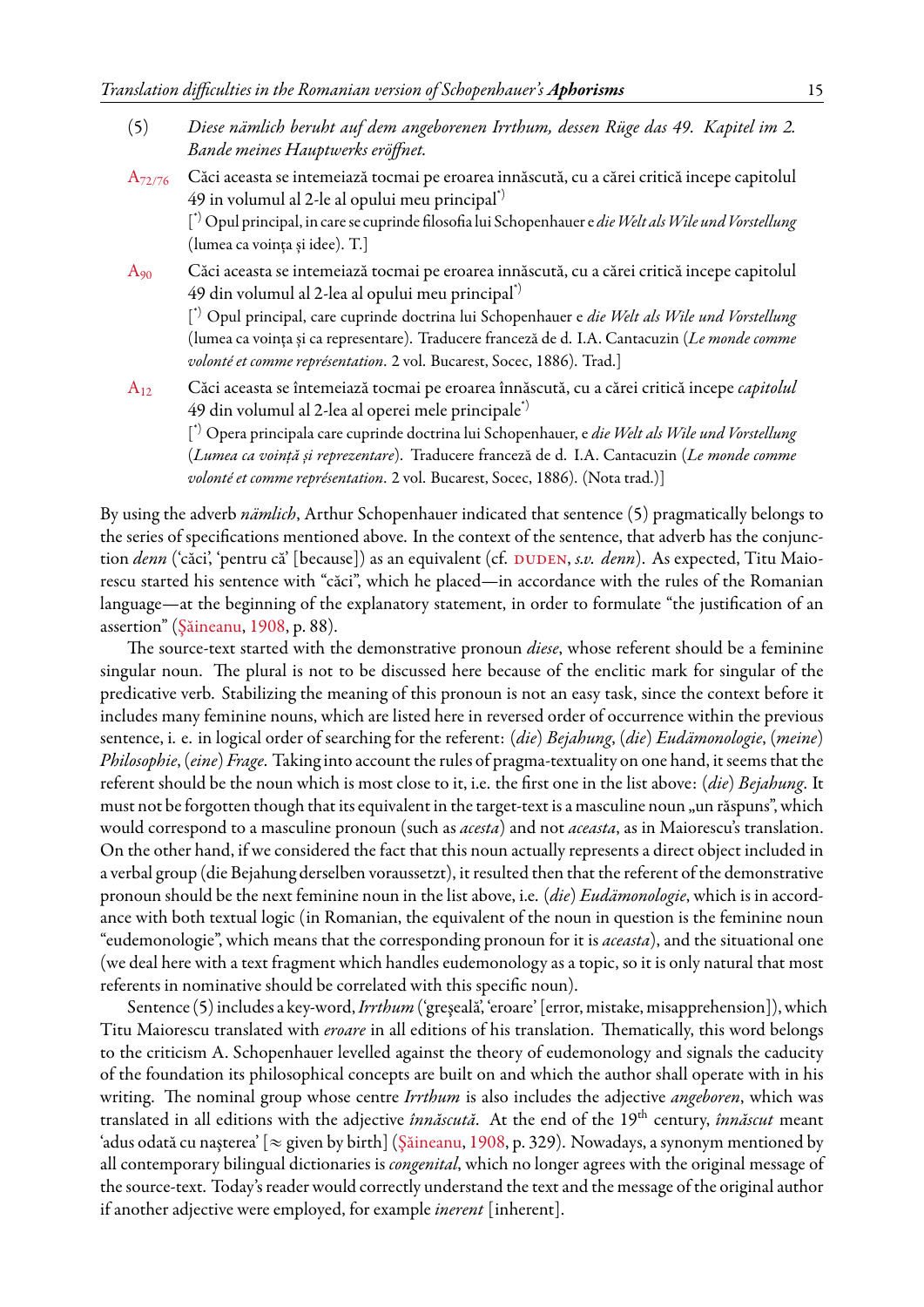The three versions of the Romanian translation of sentence (5) are almost identical, with the exception of the word *opul*, which became *opera* no sooner than the definitive edition in 1912, in accordance with the evolution of Romanian philosophical language. The same noun is mentioned in the footnote which is an explanatory translator's note regardingA. Schopenhauer's main work. In his text, the German philosopher referred to it as *mein Hauptwerk* without mentioning any title. Knowing that the version he was writing was the first translation from Schopenhauer's *Aphorisms* into Romanian, Titu Maiorescu felt the need to mention the title of the philosopher's main work and to also give—starting with version  $A_{90}$  $A_{90}$ —all coordinates of the French edition<sup>[6](#page-15-12)</sup>, which at the time was the only version available to Romanian readers besides the original work.

After analyzing the footnote, one can notice that the only existent differences between the three versions were the result of language evolution over the period of time between the first and the definitive version. Thus, the phrase "in care se cuprinde" from  $A_{72/76}$  $A_{72/76}$  $A_{72/76}$  used the verb in its reflexive form. In  $A_{90}$  $A_{90}$ , it was changed to "care cuprinde", with the same verb used in its active and transitive form, which obviously eased the syntax of the whole sentence. A certain evolution of the philosophical meta-language is also noticeable when Titu Maiorescu, mentioning Schopenhauer's philosophical system, initially referred to it as *filosofia* (A[72/76](#page-16-0)), whereas in the subsequent versions he changed it to *doctrina*. His reasons to retranslate the respective word probably resided in the desire to restrict the meanings of the term *filozofie*to only one: 'sistemă particulară a unui filozof ' [a philosopher's particular system] while discarding all other, more general meanings: 'ştiinţă […] care interpretează şi reflectă realitatea' [a science (...) that interprets and reflects reality] or 'concepţie generală despre lume şi viaţă' [a general concept about world and life] (cf. [Şăineanu](#page-16-16), [1908,](#page-16-16) p. 251). Even the title of Schopenhauer's main work underwent a series of changes: it was initially translated as "lumea ca voință și idee" (A<sub>[72/76](#page-16-0)</sub>),then modified to "lumea ca voință și ca representare" ([A](#page-16-2)<sub>90</sub>), andappeared lastly, in the definitive version  $(A_{12})$  $(A_{12})$  $(A_{12})$  as "Lumea ca voință și reprezentare", a title that has since remained valid. In addition, there are differences with regard to signing the explanatory addendum as a translator's note: in  $A_{72/76}$  $A_{72/76}$  $A_{72/76}$  the note was signed "T.", in  $A_{90}$  $A_{90}$  T. Maiorescu signed it "Trad.", and only the final  $A_{12}$  $A_{12}$  version registered the typical phrase still in use at present: "(Nota trad.)".

The second part of the present paper shall continue the pragma-linguistic analysis of the fragment discussed here, and shall also present the conclusions of this research.

 $\ast$ 

## <span id="page-15-0"></span>**Bibliography**

<span id="page-15-10"></span>Admoni, W.G. (1987). *Die Entwicklung des Satzbaus der deutschen Literatursprache im 19. und 20. Jahrhundert*, Berlin.

- <span id="page-15-4"></span>Bârlea, P.Gh. (2013). *Titu Maiorescu şi sistemul ortografic al limbii române*, în: Cap-Bun, M. & Nicolae F. (eds.). *Junimea şi impactul ei după 150 de ani*, Editura Universitară, Bucureşti, p. 9–32.
- <span id="page-15-3"></span>Blaga, Lucian. (1996). *Gândirea românească în Transilvania în sec. al XVIII-lea*, Editura Ştiinţifică, Bucureşti.
- <span id="page-15-7"></span>dex = *Dicţionarul explicativ al limbii române*, Academia Română, Editura Univers Enciclopedic Gold, Bucureşti, 2012.
- <span id="page-15-11"></span>dgr = *Dicţionar german-român*, Institutul de lingvistică "Iorgu Iordan – Al. Rosetti" al Academiei Române, Editura Univers Enciclopedic Gold, Bucureşti, 2010.

<span id="page-15-6"></span>duden = *Deutsches Universalwörterbuch*, 3., neu berbeitete und erweiterte Auflage, Dudenverlag, Mannheim, Leipzig, Wien, Zürich, 1996.

<span id="page-15-8"></span>Engel, U., Isbășescu, M., Stănescu, S. & Nicolae, O. (1993). *Kontrastive Grammatik Deutsch–Rumänisch*, Julius Groos Verlag, Heidelberg.

<span id="page-15-5"></span>Filimon-Stoicescu, D. (1969). *Notă asupra ediţiei*, în: [Schopenhauer,](#page-16-3) [1969,](#page-16-3) p. XLIII–XLVI.

<span id="page-15-1"></span>Frauenstädt, J. (Hrsg.) (1891). *Arthur Schopenhauer's Sämmtliche Werke*, 2. aufl. Neue Ausg., Fünfter Band. F. A. Brockhaus, Leipzig, p. 331–530.

<span id="page-15-9"></span>gblr = Pană Dindelegan, G. (coord.) (2010). *Gramatica de bază a limbii române*, Editura Univers Enciclopedic Gold, Bucureşti.

<span id="page-15-2"></span>Haack, H.-P. & Haack, C. (eds.) (2013). *Schopenhauer: Aphorismen zur Lebensweisheit*, Antiquariat und Verlag Dr. Haack, Leipzig.

<span id="page-15-12"></span><sup>6</sup>Titu Maiorescu contributed to this French edition of the *Aphorisms*, by supporting—especially morally—the translator Jean Alexandre Cantacuzène. See [Maiorescu](#page-16-17) ([1939](#page-16-17), p. 345–346) and [Rădulescu-Pogoneanu](#page-16-18) [\(1939,](#page-16-18) p. IX).